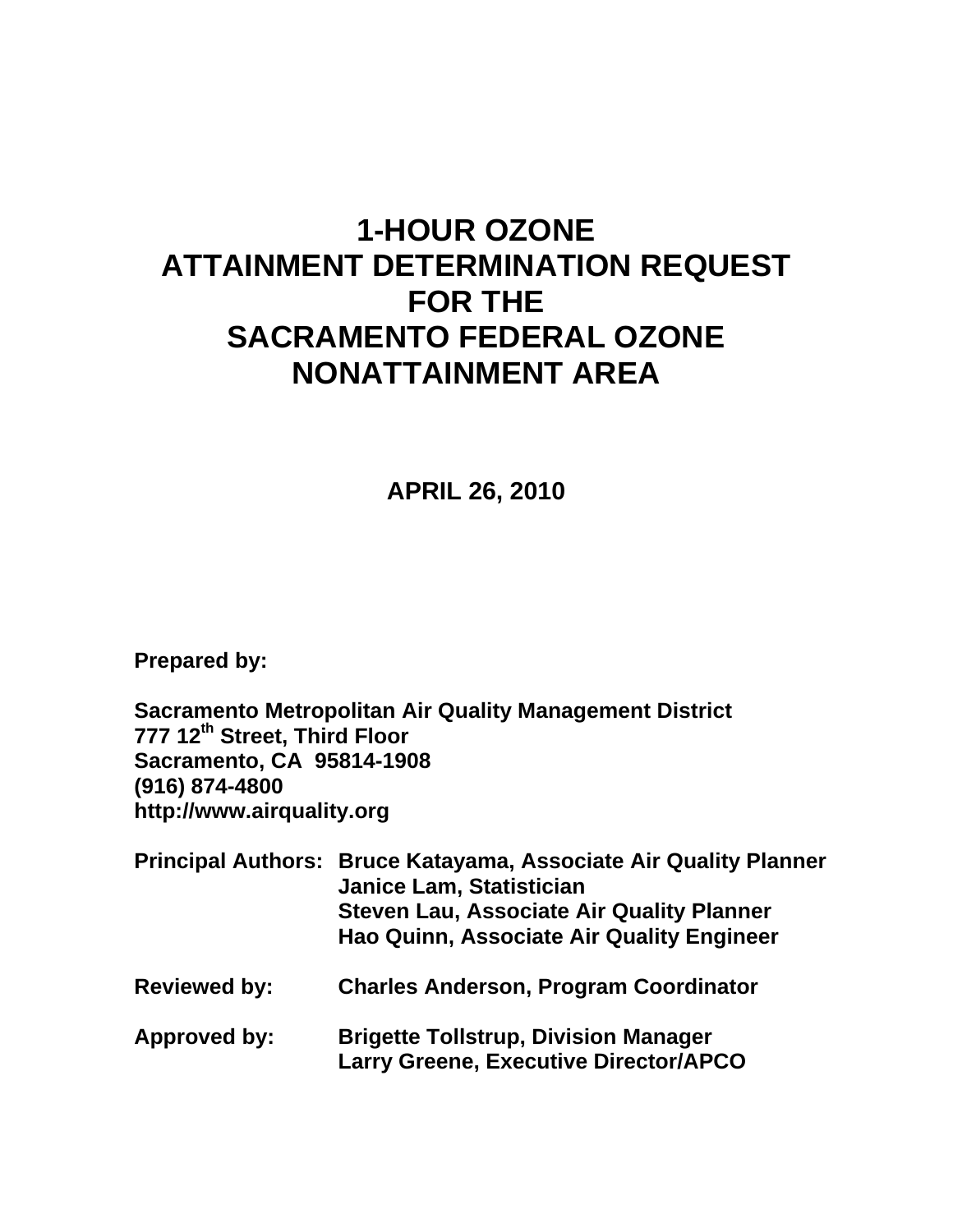Prepared on behalf of the following:

El Dorado County Air Quality Management District Marcella McTaggart, Air Pollution Control Officer 2850 Fairlane Court, Bldg. C Placerville, CA 95667-4100 (530) 621-6662 http://www.co.el-dorado.ca.us/emd/apcd

Feather River Air Quality Management District David Valler, Jr., Air Pollution Control Officer 1007 Live Oak Boulevard, Suite B-3 Yuba City, CA 95991 (530) 634-7659 http://www.fraqmd.org

Placer County Air Pollution Control District Tom Christofk, Air Pollution Control Officer 3091 County Center Drive, Suite 240 Auburn, CA 95603 (530) 745-2330 http://www.placer.ca.gov/Departments/Air.aspx

Yolo-Solano Air Quality Management District Mat Ehrhardt, Air Pollution Control Officer 1947 Galileo Court, Suite 103 Davis, CA 95618 (530) 757-3650 http://www.ysaqmd.org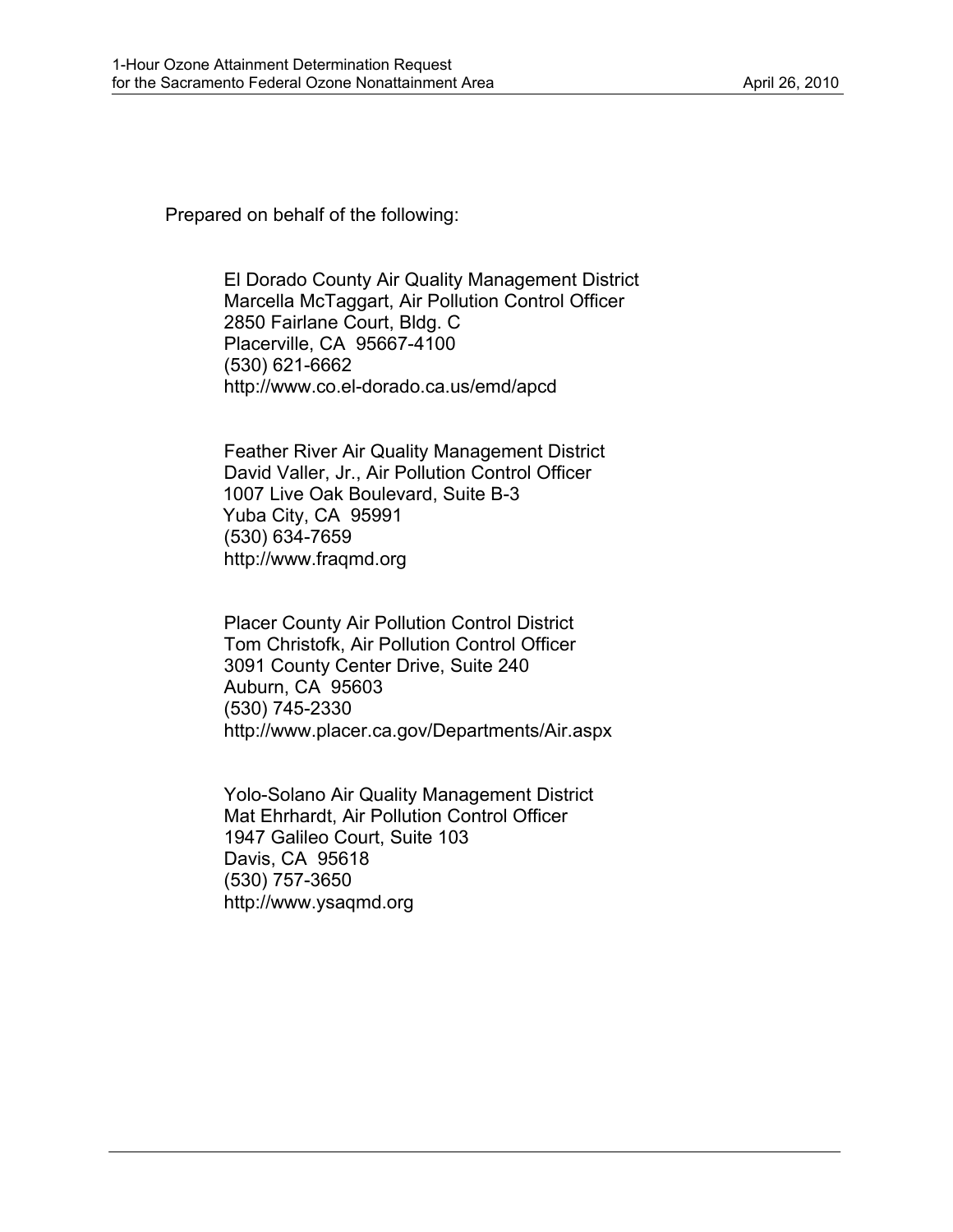# **TABLE OF CONTENTS**

| 1.1 |                                                             |  |
|-----|-------------------------------------------------------------|--|
| 1.2 |                                                             |  |
| 1.3 |                                                             |  |
| 1.4 |                                                             |  |
| 1.5 |                                                             |  |
| 1.6 |                                                             |  |
|     |                                                             |  |
| 2.1 |                                                             |  |
| 2.2 |                                                             |  |
| 2.3 |                                                             |  |
| 2.4 |                                                             |  |
| 2.5 |                                                             |  |
| 2.6 |                                                             |  |
| 2.7 |                                                             |  |
|     | 3. 1-HOUR OZONE MONITORING NETWORK AND AIR QUALITY DATA3-1  |  |
| 3.1 |                                                             |  |
| 3.2 | Ozone Monitoring Network and the Adequacy of the Network3-1 |  |
| 3.3 |                                                             |  |
| 3.4 |                                                             |  |
| 3.5 |                                                             |  |
| 3.6 |                                                             |  |
|     |                                                             |  |
| 4.1 |                                                             |  |
| 4.2 |                                                             |  |
| 4.3 |                                                             |  |
| 4.4 |                                                             |  |
|     |                                                             |  |
| 5.1 |                                                             |  |
| 5.2 |                                                             |  |
| 5.3 |                                                             |  |
| 5.4 |                                                             |  |
| 5.5 |                                                             |  |
| 6.  |                                                             |  |
| 6.1 |                                                             |  |
| 6.2 |                                                             |  |
| 6.3 |                                                             |  |
| 6.4 |                                                             |  |
| 6.5 |                                                             |  |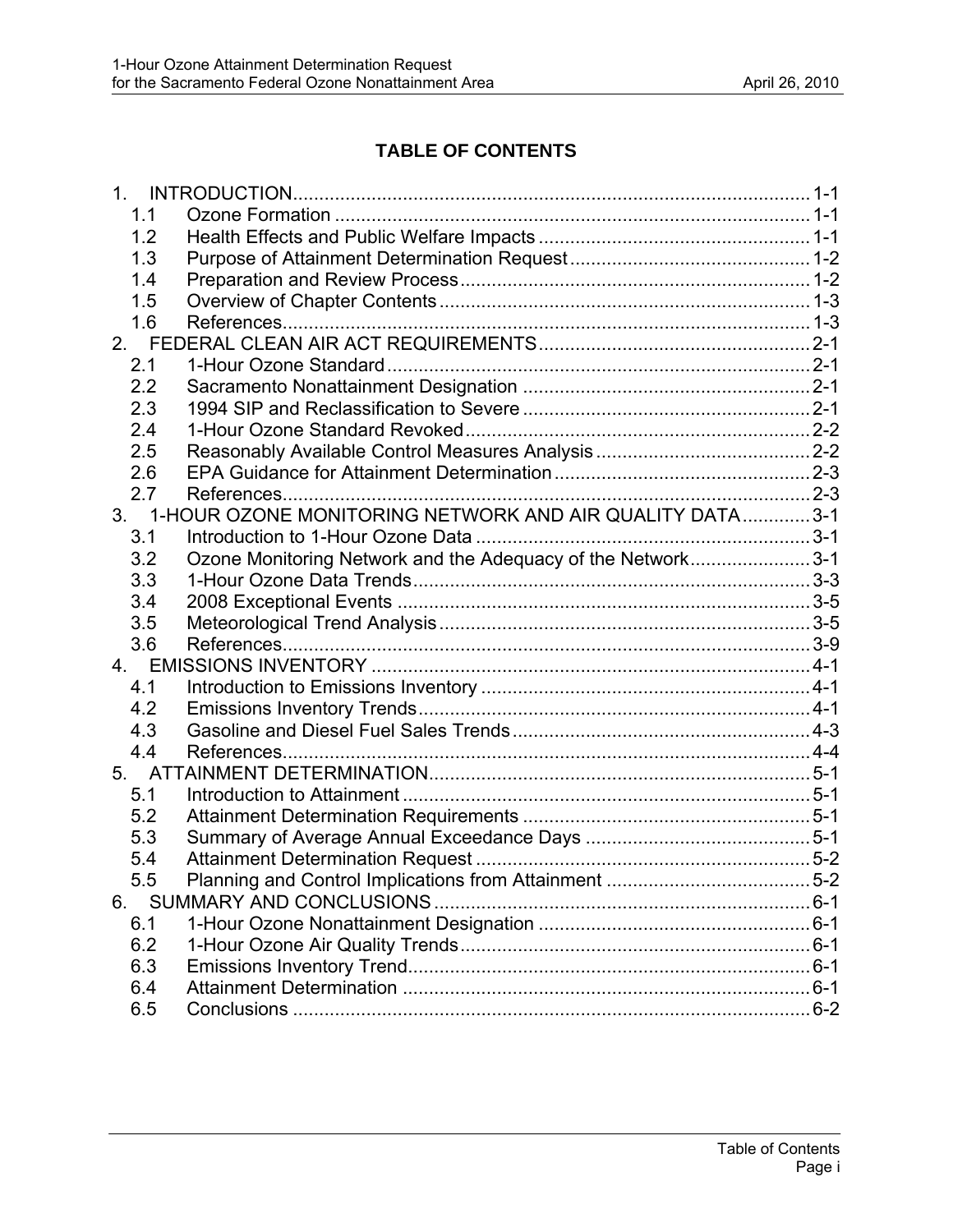## <span id="page-3-0"></span>**1. INTRODUCTION**

#### **1.1 Ozone Formation**

Air pollution or "smog" is composed of many different gaseous and particulate pollutants, which can create a regional haze reducing atmospheric visibility. Groundlevel ozone, a colorless gas, is a major component of photochemical smog. Since ozone is formed especially in the presence of strong sunlight, ambient ozone concentrations are more problematic during May through October in the Sacramento region.

Ozone is formed as a result of photochemical reactions involving two types of precursor pollutants: volatile organic compounds (VOC) and nitrogen oxides (NOx). VOC and NOx air pollutants are emitted by many types of sources, including on-road and off-road combustion engine vehicles, power plants, industrial facilities, gasoline stations, organic solvents, and consumer products. VOC pollutants are also known as reactive organic gases (ROG).

#### **1.2 Health Effects and Public Welfare Impacts**

Ozone is a strong irritant that adversely affects human health. Breathing air containing ozone can reduce lung function and increase respiratory symptoms, thereby aggravating asthma, bronchitis, or other respiratory conditions including chest pains and wheezing. As documented by the U.S. Environmental Protection Agency (EPA) in their 2006 Criteria Document for ozone (U.S. EPA, 2006), both short-term and long-term exposure to ozone can irritate and damage the human respiratory system, resulting in:

- increased susceptibility to respiratory infections;
- increased risk of cardiovascular problems such as heart attacks and strokes;
- increased doctors visits, hospitalizations, and emergency room visits;
- increased school absenteeism; and
- an increase in mortality/premature deaths, especially in people with heart and lung disease (CARB, 2005).

The adverse effects of ozone are not just limited to humans. Ozone can also cause damage to crops and natural vegetation by acting as a chemical oxidizing agent interfering with normal plant metabolic processes. Vegetation effects (75 FR 2938) include:

- reduction in photosynthesis;
- increased vulnerability to harsh environmental conditions, pests, and diseases;
- growth impairment during seedlings, saplings, and mature tree growth stages;
- visible foliar injury; and
- yield loss in annual crops.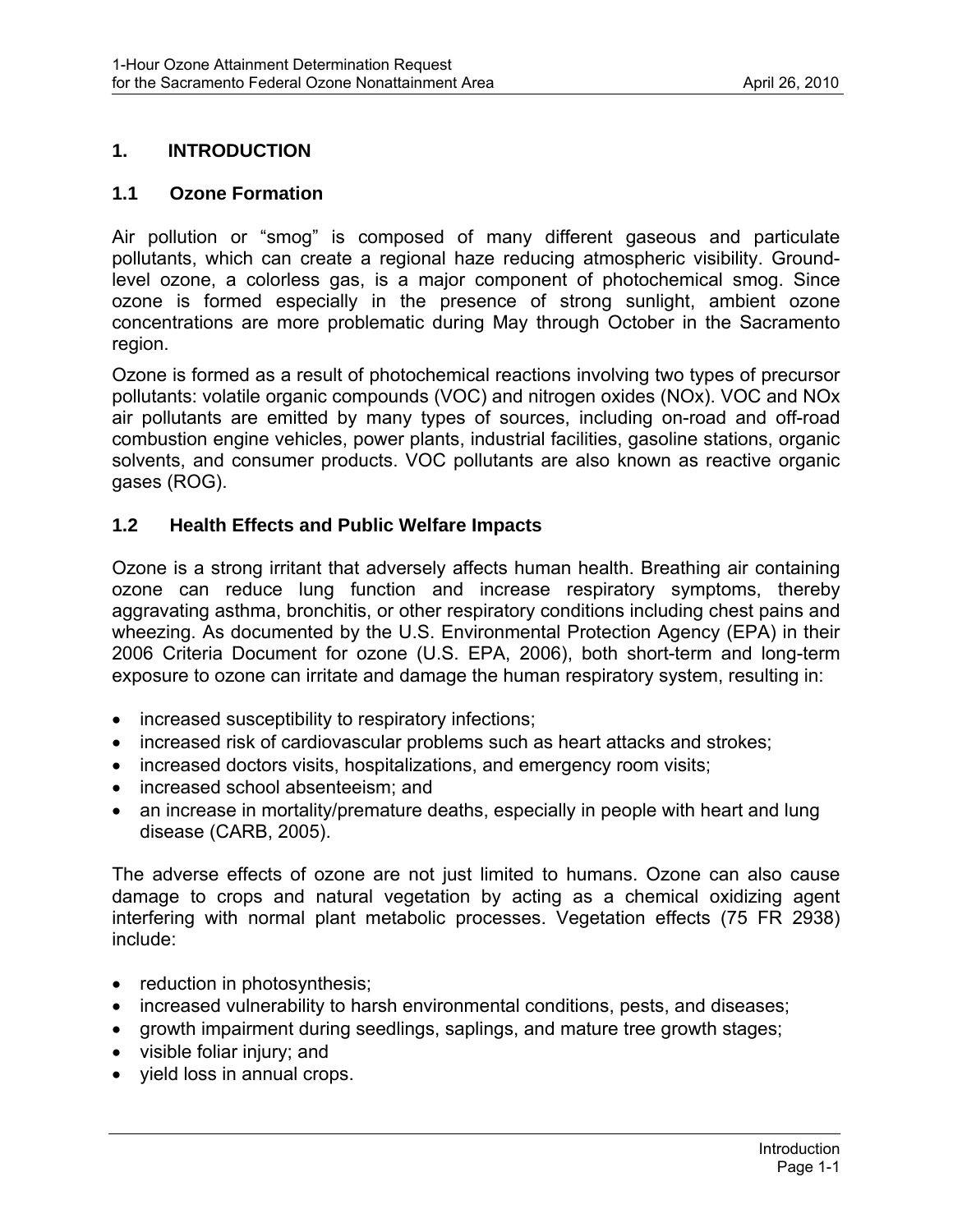<span id="page-4-0"></span>In addition to adverse impacts on sensitive natural vegetation and sensitive ecosystems, ozone can also indirectly affect other ecosystem components, such as soils, water, and wildlife, through its effects on vegetation.

#### **1.3 Purpose of Attainment Determination Request**

The Sacramento Federal Nonattainment Area (SFNA, see Figure 1.1) includes Sacramento and Yolo counties, Placer and El Dorado counties (except Lake Tahoe Basin portions), Solano County (eastern portion), and Sutter County (southern portion). The SFNA was designated as "severe" nonattainment for the 1-hour ozone national ambient air quality standards  $(NAAQS)^1$  $(NAAQS)^1$ , with the attainment deadline of November, 2005 (SMAQMD, 1994).

The SFNA met the 1-hour ozone NAAQS in 2008. The air quality data for 2006-2008 show attainment of the 1-hour ozone NAAQS if EPA approves the "Exceptional Events Demonstration for High Ozone in the Sacramento Regional Nonattainment Area Due to Wildfires" (SMAQMD, 2009b). In addition, no exceedances of the 1-hour ozone NAAQS were recorded in 2009.

The purpose of this report is to provide supporting documentation to request a formal attainment determination for the 1-hour ozone NAAQS for the SFNA. According to EPA guidance (Page, 2010), an attainment determination by EPA is needed to terminate the Clean Air Act Section 185 penalty fee program obligations which apply to ozone nonattainment areas classified as severe or extreme for failing to attain the ozone standards by the required deadline. If an area fails to attain by the required deadline, section 185 requires major stationary sources of volatile organic compounds and nitrogen oxides located in the area to pay an annual penalty fee of \$5,000 per ton (adjusted for inflation) for their actual annual emissions that exceed 80% of specified baseline emissions.

This report includes the following elements and tasks:

- Document the extent of the 1-hour ozone improvement in Sacramento Federal Nonattainment Area
- Determine the 1-hour ozone air quality data trend
- Document the emission inventory sources contributing to the ozone improvement and the emission reduction trends
- Request formal attainment determination for the 1-hour ozone NAAQS.

# **1.4 Preparation and Review Process**

<span id="page-4-1"></span><sup>1</sup>  $1$  1-hour ozone standard violation criterion defined as no more than 3 daily exceedances (greater than 124 ppb) over three years at a monitor station.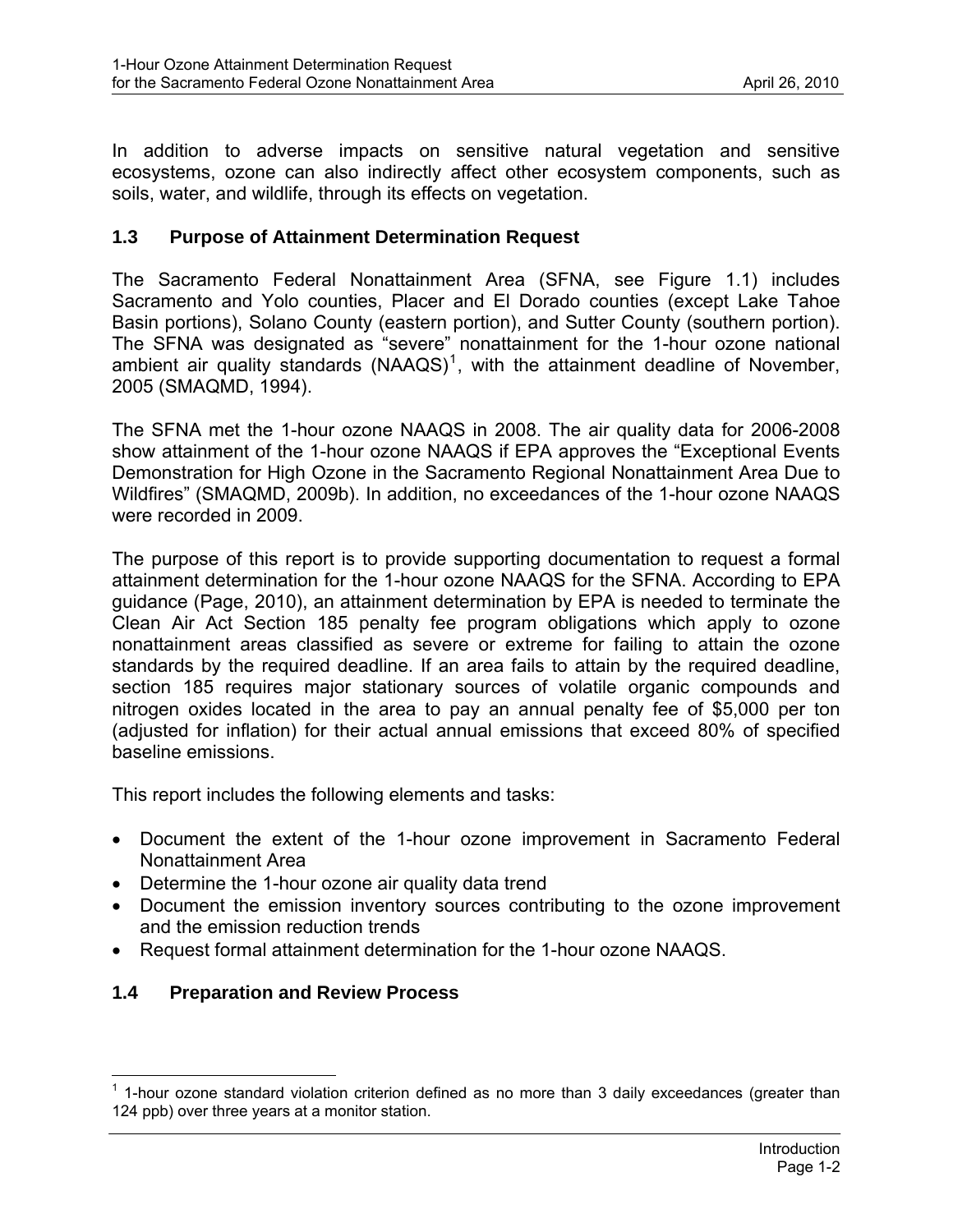<span id="page-5-0"></span>The Sacramento Metropolitan Air Quality Management District (SMAQMD) is a local government air quality regulatory agency for the jurisdiction of Sacramento County. This 1-Hour Ozone Attainment Determination Request for the Sacramento Federal Ozone Nonattainment Area is developed by the SMAQMD staff on behalf of the air districts in the SFNA including the El Dorado County Air Quality Management District, Feather River Air Quality Management District, Placer County Air Pollution Control District, and Yolo-Solano Air Quality Management District. The California Air Resources Board (CARB) staff provided information regarding mobile and area-wide emissions inventory category estimates, state and federal control measures, and 1-hour ozone air quality data analysis.

The Board of Directors for the Sacramento Metropolitan Air Quality Management District will hold a public hearing on May 27, 2010 to receive public comments on the 1-Hour Ozone Attainment Determination Request for the Sacramento Federal Ozone Nonattainment Area. The final report and documentation of public comments and responses to comments will be sent to CARB for their submittal to EPA.

#### **1.5 Overview of Chapter Contents**

This document includes the information and analyses to fulfill the federal 1-hour ozone air quality attainment determination requirements for the Sacramento Federal Ozone Nonattainment Area. The following chart contains a brief description of each chapter in this report.

| Chapter 1 | Provides an introduction that contains background information on 1-hour ozone air<br>pollution, health impacts, purpose of the plan, and an overview of the plan's preparation<br>and review process. |  |  |  |  |  |  |  |
|-----------|-------------------------------------------------------------------------------------------------------------------------------------------------------------------------------------------------------|--|--|--|--|--|--|--|
| Chapter 2 | Explains the current 1-hour ozone nonattainment status and defines federal Clean Air<br>Act 1-hour ozone requirements for an attainment determination.                                                |  |  |  |  |  |  |  |
| Chapter 3 | Analyzes 1-hour ozone air quality data and trends in Sacramento Federal Nonattainment<br>Area.                                                                                                        |  |  |  |  |  |  |  |
| Chapter 4 | Presents the ozone precursor pollutants baseline emissions inventory and the emission<br>forecasts that are based on existing control strategies and growth assumptions.                              |  |  |  |  |  |  |  |
| Chapter 5 | Documents the 1-hour ozone attainment determination for Sacramento Federal<br>Nonattainment Area and its implications.                                                                                |  |  |  |  |  |  |  |
| Chapter 6 | Summarizes the key points and major conclusions of this report.                                                                                                                                       |  |  |  |  |  |  |  |

#### **1.6 References**

- CARB. *Review of the California Ambient Air Quality Standard for Ozone.* Sacramento, CA: California Air Resources Board, [2005.]
- Page, Stephen D. *Guidance on Developing Fee Programs Required by Clean Air Act Section 185 for the 1-hour Ozone NAAQS*, OAQPS, U.S. EPA Memorandum, January 5, 2010.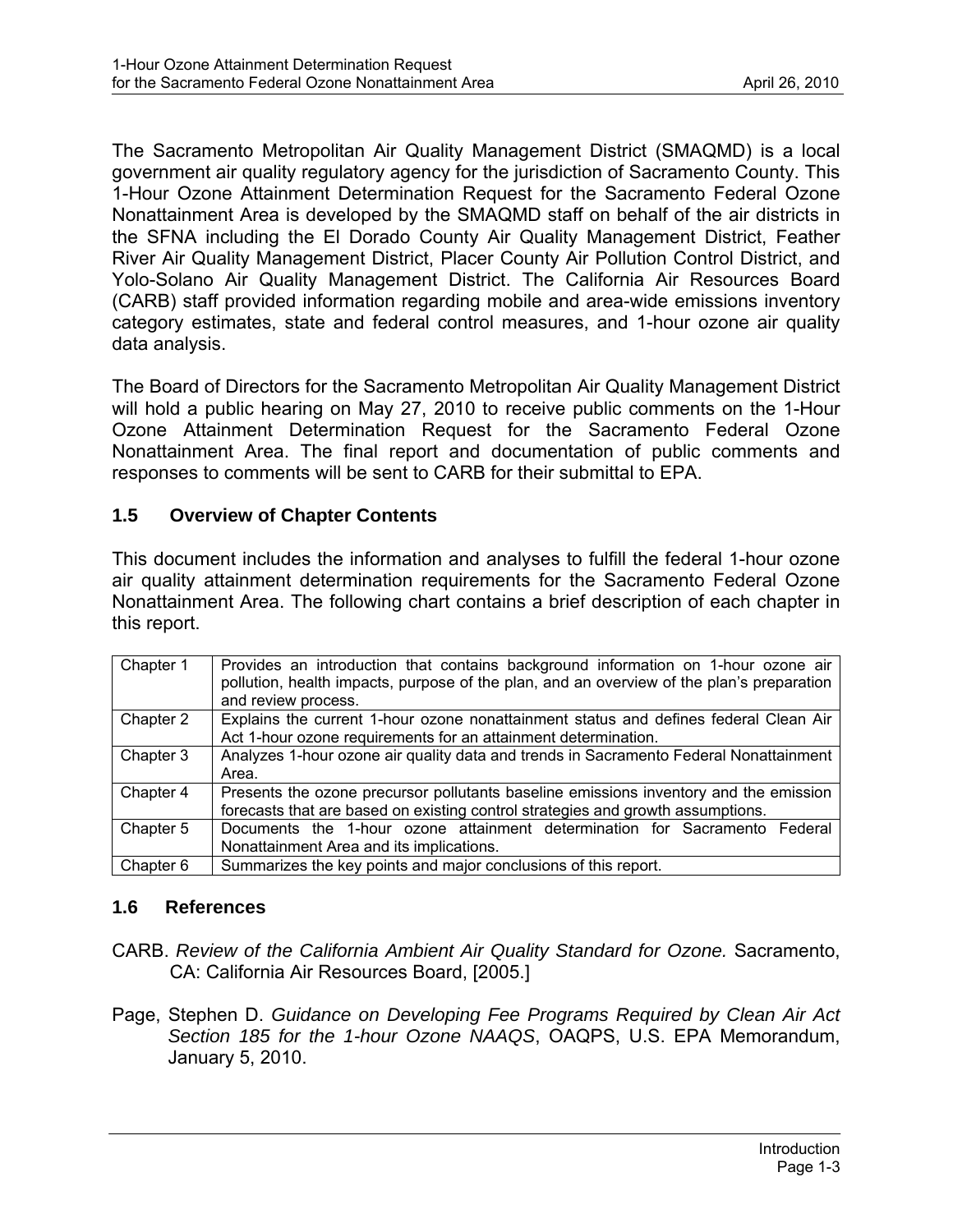- SMAQMD, et al. *Sacramento Area Regional Ozone Attainment Plan.* Sacramento, CA: Sacramento Metropolitan Air Quality Management District, [1994.]
- SMAQMD, et al. *Sacramento Regional 8-Hour Ozone Attainment and Reasonable Further Progress Plan (with errata sheets incorporated).* Sacramento, CA: Sacramento Metropolitan Air Quality Management District, [2009a.]
- SMAQMD, et al. *Exceptional Events Demonstration for High Ozone in the Sacramento Regional Nonattainment Area Due to Wildfires.* Sacramento, CA: Sacramento Metropolitan Air Quality Management District, [2009b.]
- U.S. EPA. *Air Quality Criteria for Ozone and Related Photochemical Oxidants.* United States Environmental Protection Agency, [2006.] Web January 14, 2009 <http://www.epa.gov/ncea>
- U.S. EPA. *National Ambient Air Quality Standards for Ozone*, Federal Register, Volume 75, January 19, 2010, p. 2938.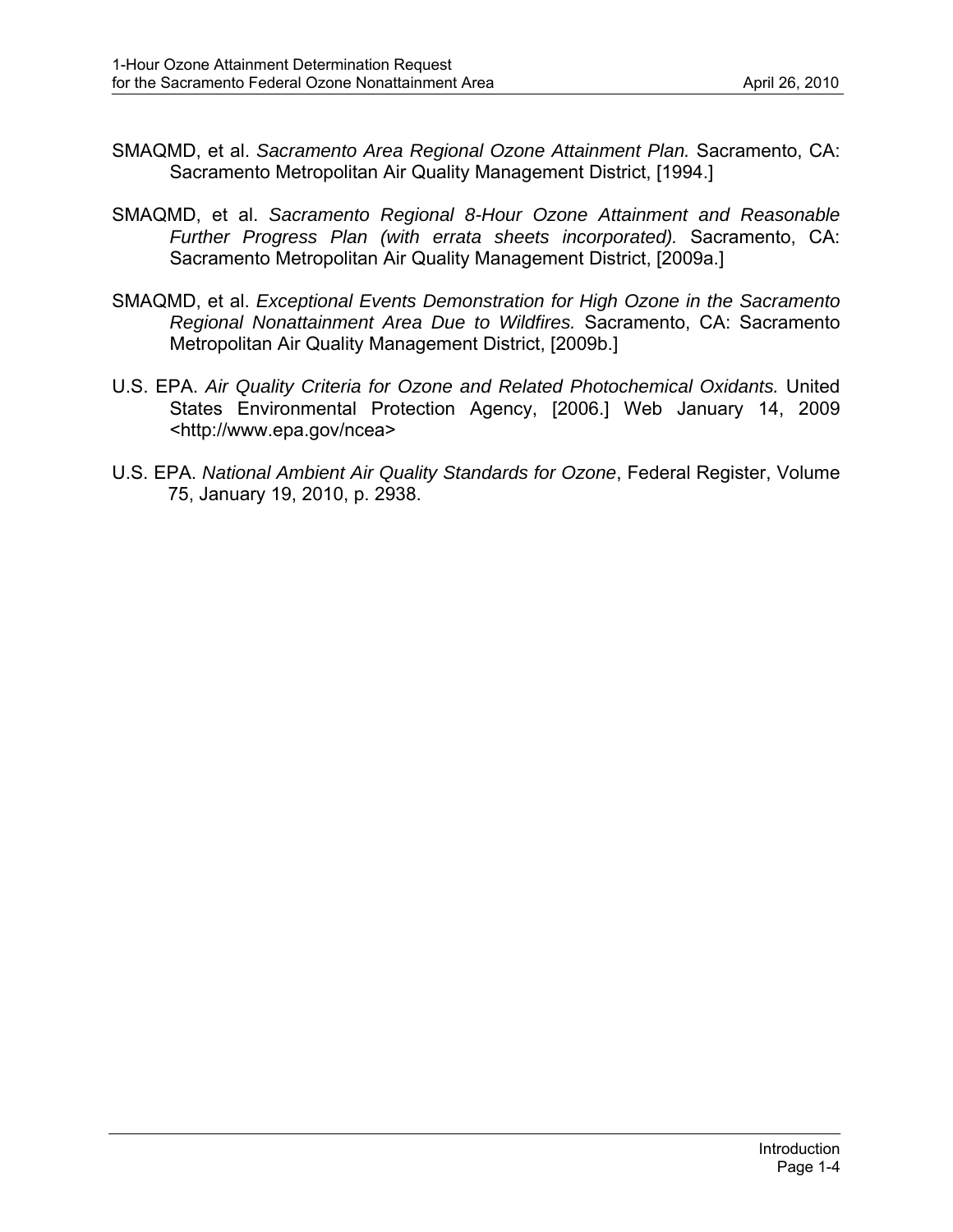

**Figure 1.1 Sacramento 1-Hour Ozone Nonattainment Area**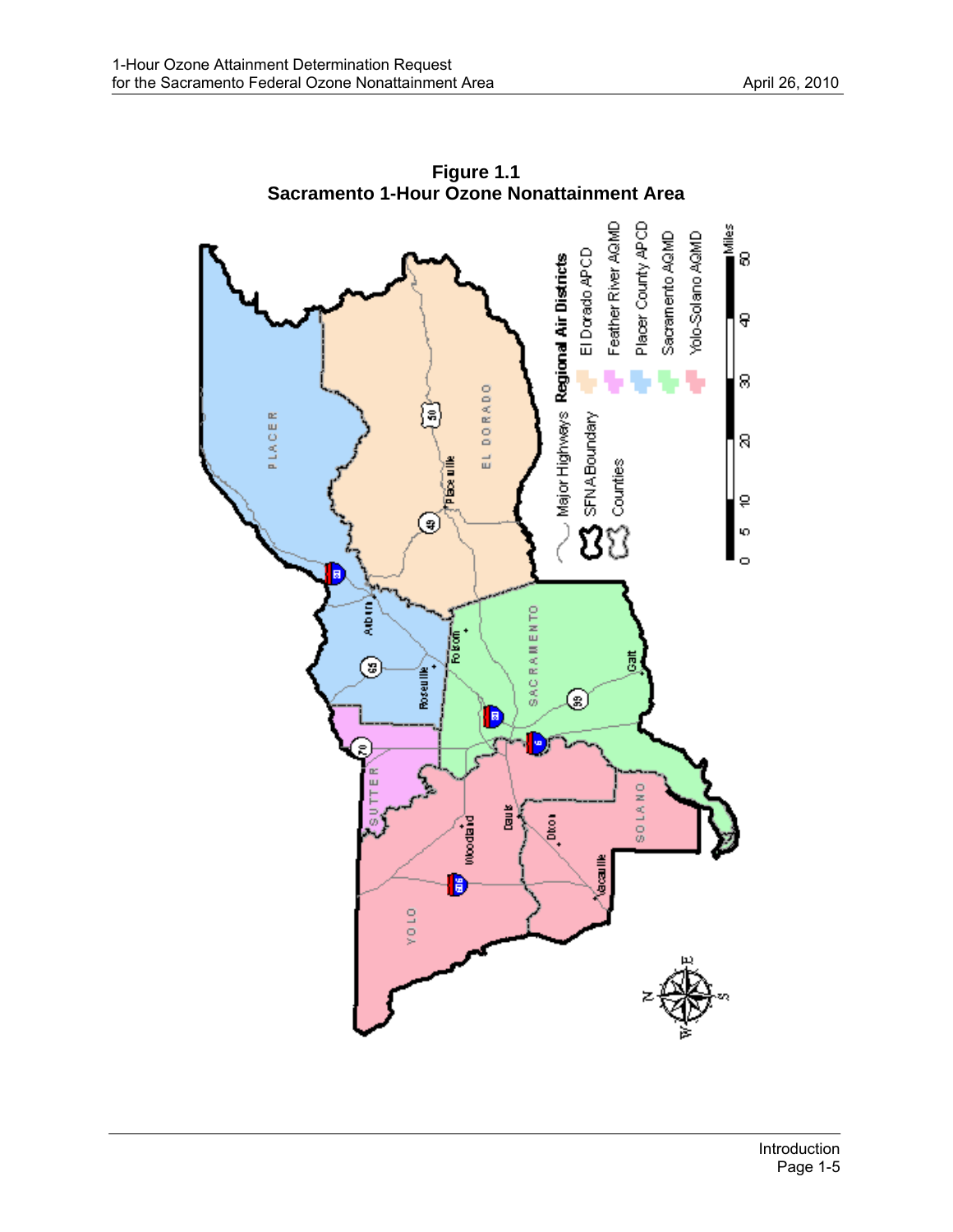# <span id="page-8-0"></span>**2. FEDERAL CLEAN AIR ACT REQUIREMENTS**

#### **2.1 1-Hour Ozone Standard**

In 1979, the U.S. Environmental Protection Agency (EPA) revised the national ambient air quality standard (NAAQS) for ozone to a concentration of 0.12 parts per million averaged over one hour (44 FR 8202). The 1-hour ozone standard violation criterion is defined as no more than 3 exceedance days (>124 ppb) over a consecutive 3-year period at a monitoring site (40 CFR 50, Appendix H).

## **2.2 Sacramento Nonattainment Designation**

The federal Clean Air Act Amendments of 1990 included new designation classifications, attainment deadlines, and planning requirements. On November 6, 1991, the Sacramento region was designated nonattainment for the 1-hour ozone NAAQS (56 FR 56694). Under Section 181 of the Clean Air Act (CAA), the area was initially classified as "serious" with an attainment date of no later than November 15, 1999, based on an ozone design value of 0.16 parts per million.

# **2.3 1994 SIP and Reclassification to Severe**

In preparing the 1-hour ozone attainment demonstration plan, sophisticated air quality computer modeling was used to simulate future ozone formation and evaluate the effectiveness of emission control scenarios. However, the computer modeling did not project attainment by the 1999 deadline. As a result, the 1994 Sacramento Area Regional Ozone Attainment Plan demonstrated that a combined strategy controlling emissions of volatile organic compounds and nitrogen oxides could achieve attainment of the federal 1-hour ozone standard by 2005 (SMAQMD, et al, 1994).

Section 181(b)(3) of the Clean Air Act permits a state to request that EPA reclassify or "bump-up" a nonattainment area to a higher classification and extend the time allowed for attainment. Reclassification is appropriate for areas that must rely on longer term strategies to achieve the emission reductions needed for attainment. More stringent requirements are imposed with each higher classification level.

In response to the 1994 SIP submittal relying on a 2005 attainment date, EPA granted the voluntary request for Sacramento's nonattainment reclassification from a "serious" area to a "severe" area, effective June 1, 1995 (60 FR 20237). The higher classification extended the attainment deadline to November 15, 2005. EPA approved the 1994 Sacramento attainment demonstration SIP and its associated elements, effective February 7, 1997 (62 FR 1150).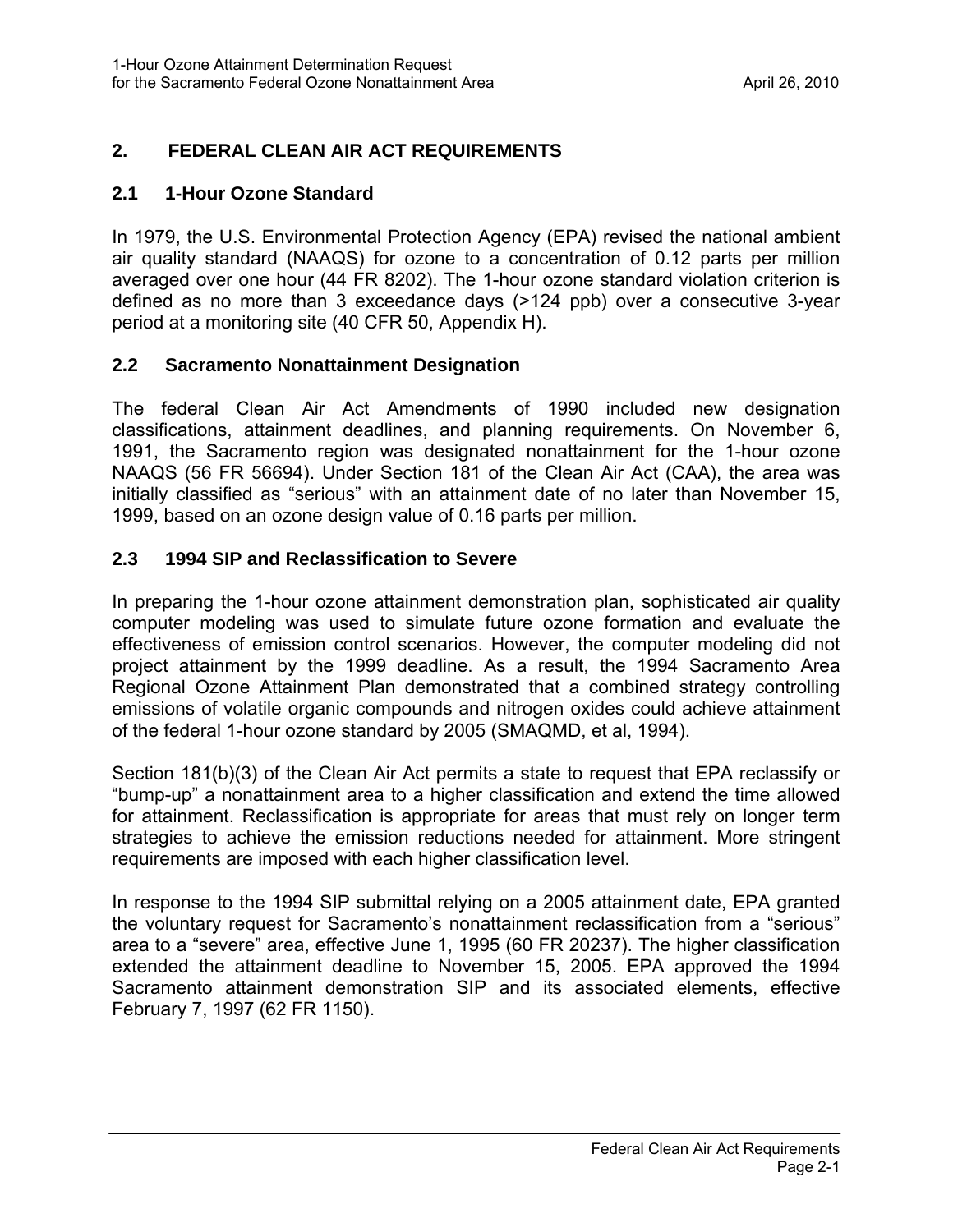# <span id="page-9-0"></span>**2.4 1-Hour Ozone Standard Revoked**

On April 30, 2004, EPA published the Phase 1 Rule to implement the 8-hour ozone NAAQS which revoked the 1-hour ozone NAAQS effective June 15, 2005 (69 FR 23951). However, a court decision and EPA rule reconsideration provided that certain previous 1-hour ozone nonattainment and maintenance control obligations remain in effect (70 FR 44470) (Meyers, 2007). The anti-backsliding regulations retained provisions which include: 1) the 1-hour ozone NAAQS new source review requirements, 2) CAA Section 185 penalty fees for failure of severe and extreme areas to attain the 1 hour ozone NAAQS, and 3) contingency measures for failure to attain or make reasonable further progress toward attainment of the 1-hour ozone NAAQS. In addition, the 1-hour ozone nonattainment designation and severe classification status for the Sacramento area remain in place (tables in 40 CFR 81.305) due to the continued control obligations.

# **2.5 Reasonably Available Control Measures Analysis**

Section 172(c)(1) of the Clean Air Act states that SIP "plan provisions shall provide for the implementation of all reasonably available control measures as expeditiously as practicable… and shall provide for attainment of the national primary ambient air quality standards."

EPA's RACM policy indicates that areas should consider all candidate measures that are potentially reasonably available (Seitz, 1999) (Seitz and Oge, 2000). Sources of potentially reasonable measures include measures adopted in other nonattainment areas, measures that the EPA has identified in guidelines or other documents, and any measures that have been suggested for the particular nonattainment area during a public comment period.

Areas should consider all reasonably available measures for implementation in light of local circumstances. However, areas need only to adopt measures if they are both economically and technologically feasible and cumulatively will advance the attainment date (by one year or more) or are necessary for RFP. Furthermore, "EPA does not believe that Congress intended the RACM requirement to compel the adoption of measures that are absurd, unenforceable, or impracticable" (57 FR 13498).

The 1994 Sacramento Area Regional Ozone Attainment Plan for 1-hour ozone NAAQS included commitments to adopt VOC and NOx control measures to meet RFP and attainment demonstration requirements. All source categories of mobile, stationary and area sources were evaluated to determine the potential for additional reductions. EPA's approval of the 1994 Sacramento SIP elements for control measures, RFP, and attainment indicates that the RACM requirement was met for the 1-hour ozone control measure commitments.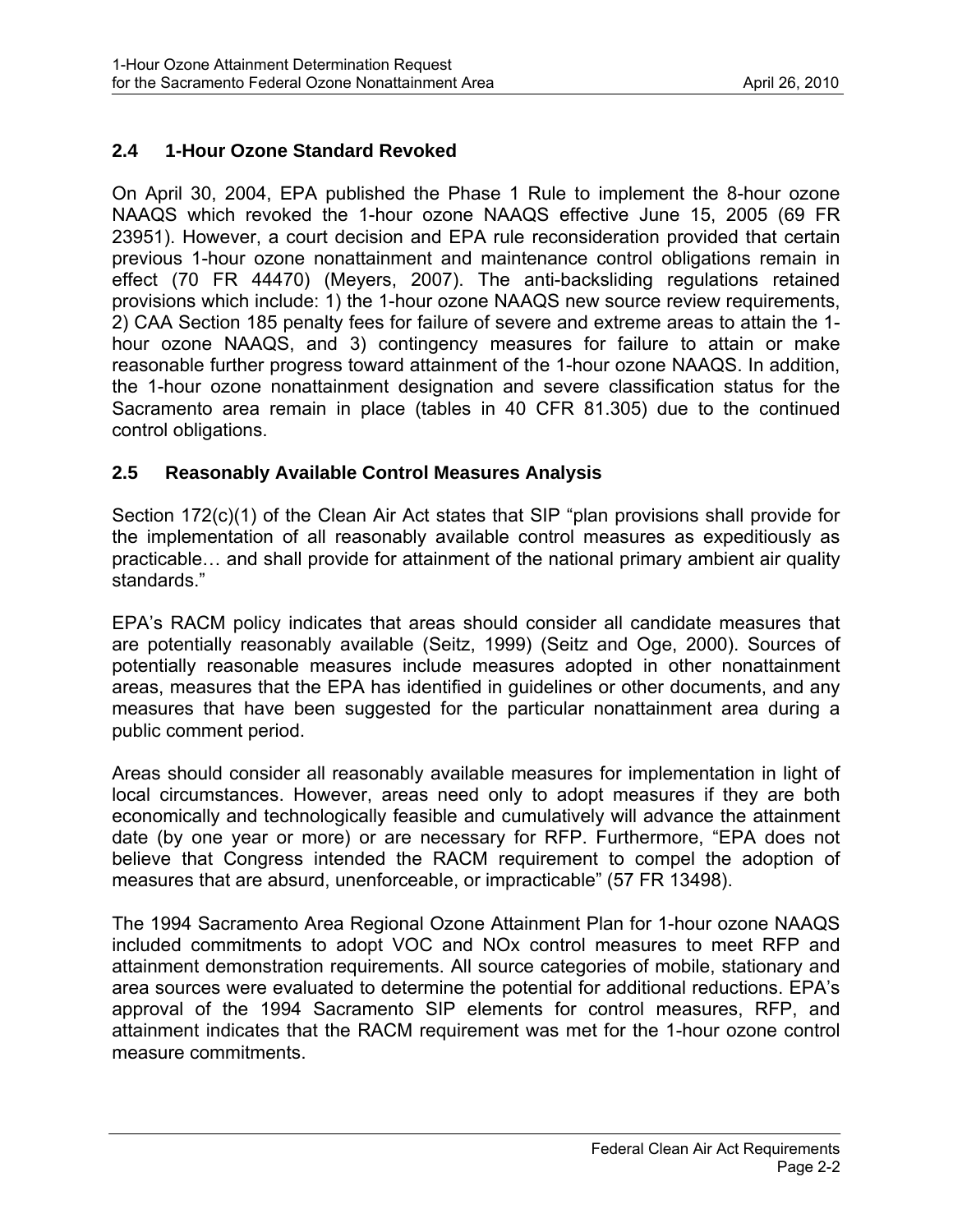<span id="page-10-0"></span>In addition, the promulgation of the more stringent 1997 8-hour ozone NAAQS requires SIP update efforts for the Sacramento nonattainment area. Therefore, the development, adoption and implementation of additional reasonably available VOC and NOx control measures is a continuous process. The 2009 Sacramento 8-hour ozone SIP contains a RACM analysis which documents the evaluation and commitment to adopt potentially reasonably available control measures (SMAQMD, et al, 2008).

# **2.6 EPA Guidance for Attainment Determination**

EPA no longer promulgates redesignations for the 1-hour standard because that standard has been revoked. However, CAA Section 185 penalty fee requirements provide that fees are to continue until the area has been redesignated to attainment for ozone. Therefore, EPA recently issued guidance which states that it is reasonable for the fee program obligation to cease upon a determination, based on notice-andcomment rulemaking, that an area has attained the 1-hour ozone standard due to permanent and enforceable emission reduction measures (Page, 2010). This determination centers on core criteria for redesignations under Clean Air Act Section 107(d)(3).

EPA guidance for redesignating areas to attainment further states, "Attainment resulting from temporary reductions in emission rates (e.g., reduced production or shutdown due to temporary adverse economic conditions) or unusually favorable meteorology would not qualify as an air quality improvement due to permanent and enforceable emission reductions" (Calcagni, 1992). The percent emission reductions achieved from control measures that have been adopted and implemented since the nonattainment designation should be estimated.

# **2.7 References**

- Calcagni, John. *Procedures for Processing Requests to Redesignate Areas to Attainment.* OAQPS, U.S. EPA Memorandum, September 4, 1992.
- Code of Federal Regulations, Title 40, Appendix H to Part 50 *Interpretation of the 1- Hour Primary and Secondary National Ambient Air Quality Standards for Ozone*.
- Meyers, Robert J. *Decision of the U.S. Court of Appeals for the District of Columbia Circuit on our Petition for Rehearing of the Phase 1 Rule to Implement the 8- Hour Ozone NAAQS*. U.S. EPA Memorandum, June 15, 2007.
- Page, Stephen D. *Guidance on Developing Fee Programs Required by Clean Air Act Section 185 for the 1-hour Ozone NAAQS*, OAQPS, U.S. EPA Memorandum, January 5, 2010.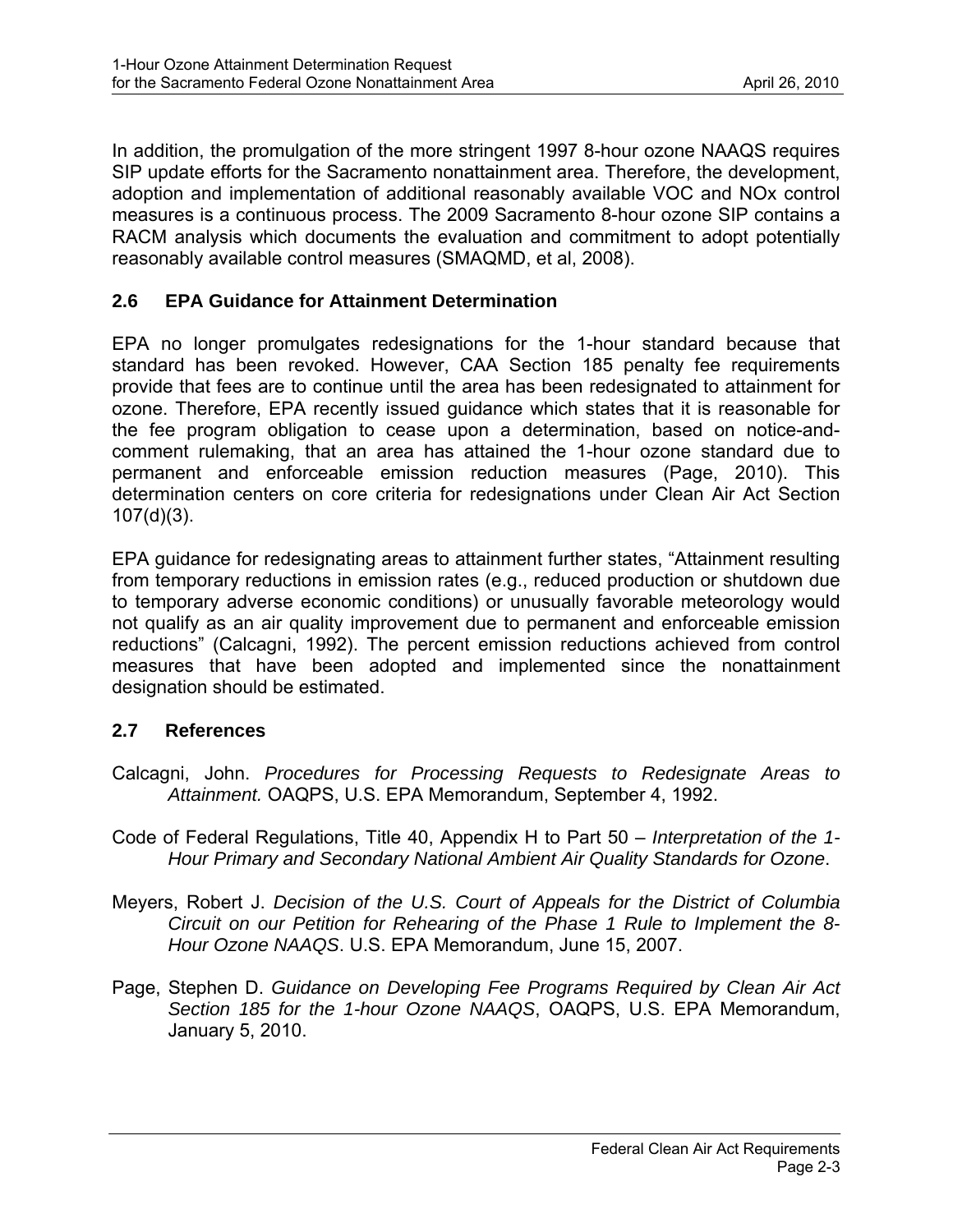- Seitz, John S. *Reasonable Further Progress, Attainment Demonstration, and Related Requirements for Ozone Nonattainment Areas Meeting the Ozone National Ambient Air Quality Standard*. OAQPS, U.S. EPA Memorandum, May 10, 1995.
- Seitz, John S. *Guidance on the Reasonably Available Control Measures (RACM) Requirement and Attainment Demonstration Submissions for Ozone Nonattainment Areas*, OAQPS, U.S. EPA Memorandum, November 30, 1999.
- Seitz, John S and Oge, Margo. *Additional Submission on RACM from States with Severe 1-hour Ozone Nonattainment Area SIPs*. OAQPS and OTAQ, U.S. EPA Memorandum, December 14, 2000.
- SMAQMD, et al. *Sacramento Area Regional Ozone Attainment Plan.* Sacramento Metropolitan Air Quality Management District, November 15, 1994.
- SMAQMD, et al. *Sacramento Regional 8-Hour Ozone Attainment and Reasonable Further Progress Plan, Appendix H: Reasonably Available Control Measures Analysis.* Sacramento Metropolitan Air Quality Management District, December 19, 2008.
- U.S. EPA. *Revisions to the National Ambient Air Quality Standards for Photochemical Oxidants*, Federal Register, Volume 44, February 8, 1979, p. 8202.
- U.S. EPA. *Designation of Areas for Air Quality Planning Purposes*, Federal Register, Volume 56, November 6, 1991, p. 56694.
- U.S. EPA. *General Preamble for the Implementation of Title I of the Clean Air Act Amendments of 1990*, Federal Register, Volume 57, April 16, 1992, p. 13498.
- U.S. EPA. *California, Sacramento Ozone Nonattainment Area, Reclassification to Severe*, Federal Register, Volume 60, April 25, 1995, p. 20237.
- U.S. EPA. *Approval and Promulgation of Implementation Plans: California Ozone*, Federal Register, Volume 62, January 8, 1997, p. 1150.
- U.S. EPA. *Final Rule To Implement the 8-Hour Ozone National Ambient Air Quality Standard – Phase 1*, Federal Register, Volume 69, April 30, 2004, p. 23951.
- U.S. EPA. *Identification of Ozone Areas for Which the 1-Hour Standard Has Been Revoked and Technical Corrections to Phase 1 Rule,* Federal Register, Volume 70, August 3, 2005, p. 44470.
- U.S. EPA. *Final Rule To Implement the 8-Hour Ozone National Ambient Air Quality Standard*, Federal Register, Volume 70, November 29, 2005, p. 71611.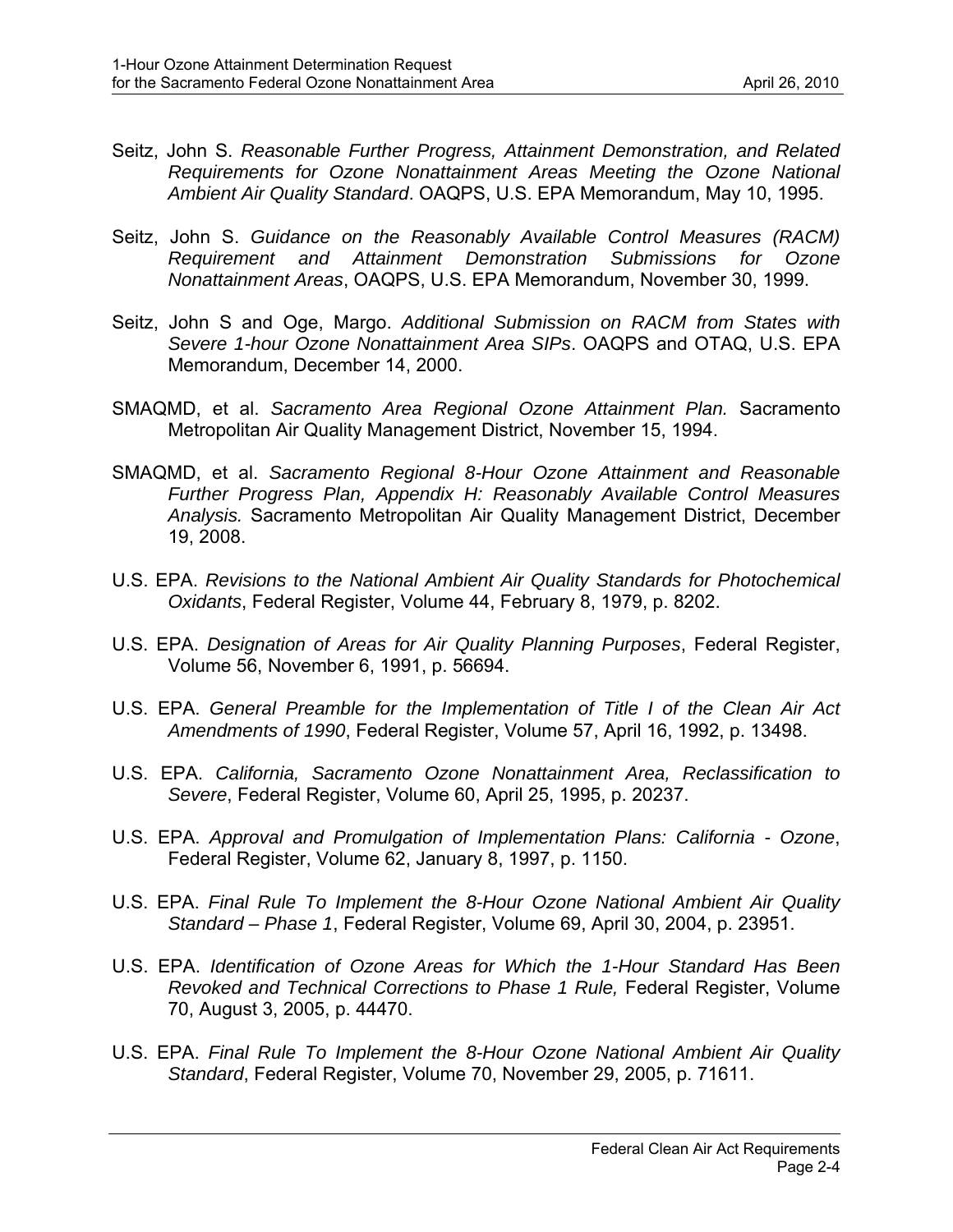U.S. EPA. *Designations of Areas for Air Quality Planning Purposes; California; San Joaquin Valley, South Coast Air Basin, Coachella Valley, and Sacramento Metro Ozone Nonattainment Areas; Reclassification,* Federal Register, Volume 74, August 27, 2009, p. 43654.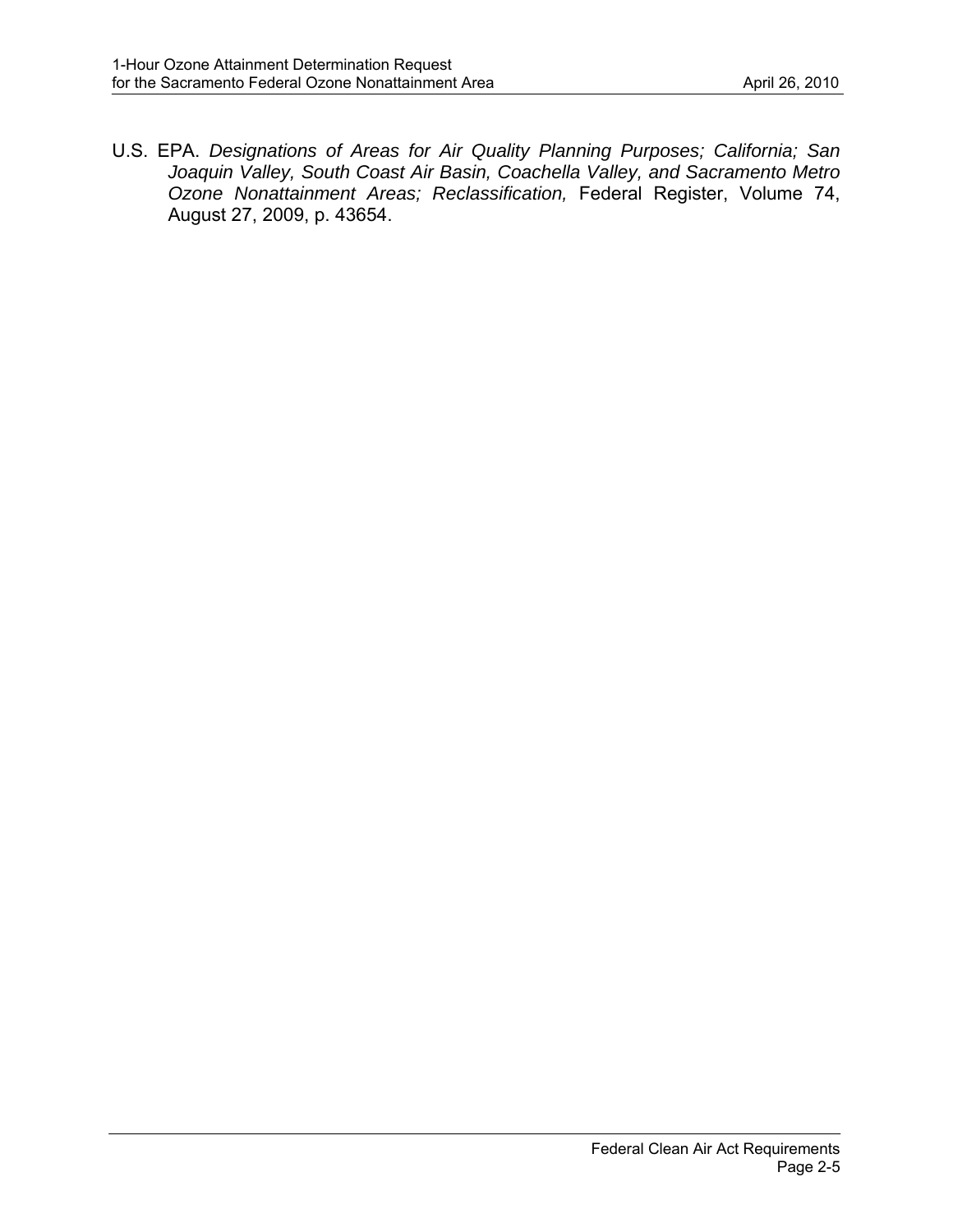# <span id="page-13-0"></span>**3. 1-HOUR OZONE MONITORING NETWORK AND AIR QUALITY DATA**

#### **3.1 Introduction to 1-Hour Ozone Data**

The progress towards attainment is measured by analyzing ambient air quality data collected at various monitoring sites over a period of many years. In this chapter, the focus of air quality trends is on the number of days exceeding the 1-hour ozone standard at each monitor in each year. This indicator is used to calculate the average annual number of exceedance days during three consecutive calendar years for determining attainment of the NAAQS at a monitoring site.

Year to year ozone differences are caused by meteorological variability and changes in precursor emission patterns. The 1-hour ozone standard allows for an average of up to one exceedance per year per site.

#### **3.2 Ozone Monitoring Network and the Adequacy of the Network**

"Network Design Criteria for Ambient Air Quality Monitoring," Title 40 Code of Federal Regulations, Appendix D to Part 58 defines minimum monitoring requirements based on the Population of the Metropolitan Statistical Area (MSA) and the design value for each NAAQS. Sacramento County is within the Sacramento-Arden Arcade-Roseville MSA. The minimum number of monitors for each pollutant is based on the MSA Population as described in 40 CFR 58 Appendix D. Currently, the Sacramento-Arden Arcade-Roseville MSA has a population of 2.1 million. The monitoring network within the MSA exceeds the minimum monitoring requirements for all criteria pollutants. Section 3.0 of the 2008/2009 Annual Air Monitoring Network Plan for Sacramento County submitted to EPA (July 13, 2009) discusses the minimum required monitors for ozone which is two monitors.

There are currently 16 ozone monitoring stations located throughout the Sacramento nonattainment area that are operated by either the local air districts or the California Air Resources Board (CARB). Most ozone sites measure meteorological parameters (i.e. wind direction, speed, relative humidity, etc), and several also sample for ambient concentrations of ozone precursor pollutants.

See Figure 3.1 for a map showing the location of each of the ozone monitoring stations operating in the Sacramento region during 2009.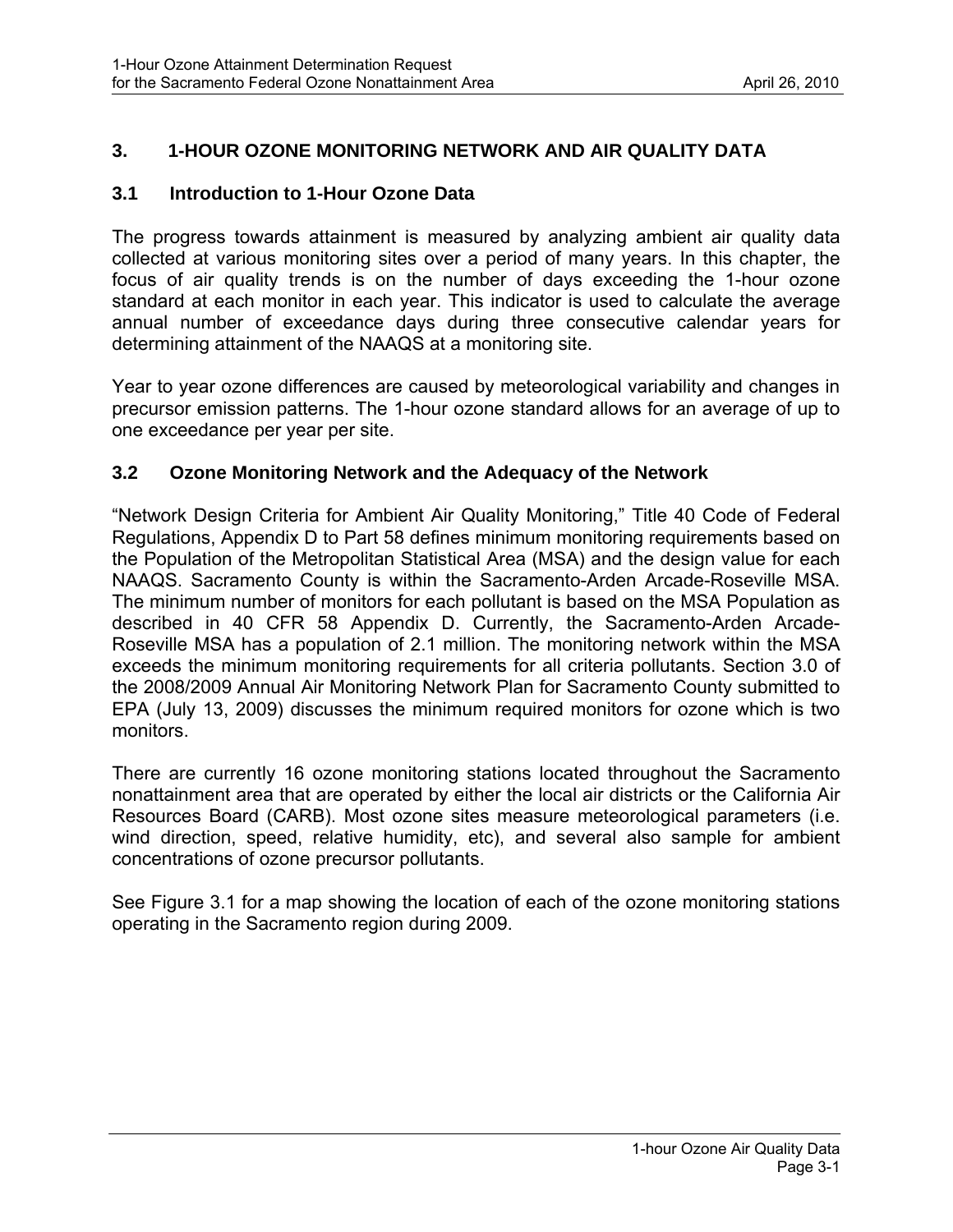

#### **Figure 3.1 Sacramento Nonattainment Area Ozone Monitoring Stations**

#### **2009 Ozone Monitoring Sites (County)**

Sacramento Nonattainment Area Sites

- 
- 
- 
- 
- 5. Echo Summit (El Dorado Co.) 15. Vacaville (Solano Co.)
- 6. Elk Grove (Sac. Co.) 16. Woodland (Yolo Co.)
- 7. Folsom (Sac. Co.)
- 8. North Highlands (Sac. Co.) Other Sites
- 
- 
- 1. Auburn (Placer Co.) 11. Sacramento Airport Rd./Goldenland Ct. (Sac. Co.)<br>2. Colfax (Placer Co.) 12. Sacramento Del Paso Manor (Sac. Co.)
- 2. Colfax (Placer Co.)<br>
3. Cool (El Dorado Co.) 13. Sacramento T Street (Sac. Co.)
- 3. Cool (El Dorado Co.) 13. Sacramento T Street (Sac. Co.)<br>4. Davis (Yolo Co.) 14. Sloughhouse (Sac. Co.)
	- 14. Sloughhouse (Sac. Co.)
	-
	-

- 9. Placerville (El Dorado Co.) 17. Grass Valley (Nevada Co.)<br>10. Roseville (Placer Co.) 18. Jackson (Amador Co.)
	- 18. Jackson (Amador Co.)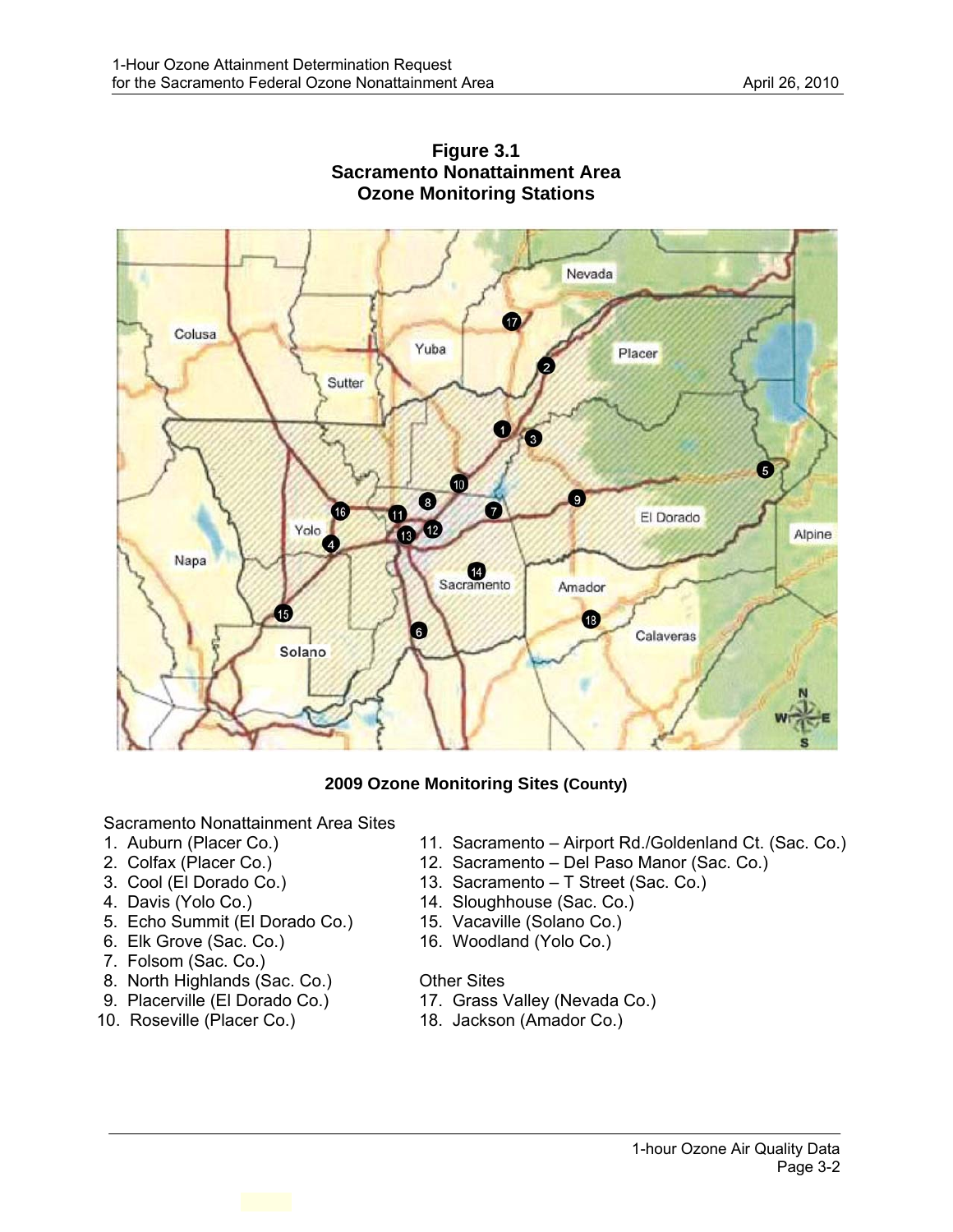#### <span id="page-15-0"></span>**3.3 1-Hour Ozone Data Trends**

Table 3.1 shows the number of days that are greater than the federal 1-hour ozone standard (0.12 ppm) for the individual monitoring stations during 1997-2009 (CARB, 2009 and 2010). The sites that regularly used to show exceedances of the 1-hour ozone NAAQS in the Sacramento nonattainment area for 1-hour ozone are the Cool, Sloughhouse, Folsom and the Del Paso Manor sites. The highest total number of exceedance days within the consecutive years of 2006-2008 is at the Sloughhouse and Folsom sites with 3 exceedance days each. Note that the 2008 year does not include days requested as exceptional events (described in Section 3.4). In 2009, there were no additional 1-hour ozone exceedance days at any site.

Figures 3.2 and 3.3 show the historical trend of the number of days that are greater than the federal 1-hour ozone standard at the Sloughhouse Site and Folsom Site respectively. There was a general trend of decline on the number of days that exceeded the standard from years  $1997-2009^2$  $1997-2009^2$  $1997-2009^2$  at both sites. Ongoing ozone precursor control programs to meet EPA's 8-hour ozone NAAQS are expected to continue these trends.

| <b>Monitoring Sites</b>                  | 1997           | 1998           | 1999           | 2000         | 2001           | 2002           | 2003           | 2004 | 2005         | 2006           | 2007     | 2008 <sup>a</sup> | 2009         |
|------------------------------------------|----------------|----------------|----------------|--------------|----------------|----------------|----------------|------|--------------|----------------|----------|-------------------|--------------|
| Cool-Highway 193                         | 1              | 5              | 2              | 2            | 1              | 6              | 3              | 0    | 0            | $\overline{2}$ | $\Omega$ | 0                 | 0            |
| Echo Summit                              |                |                |                | $\mathbf{0}$ | 0              | 0              | 0              | 0    | 0            | 0              | 0        | 0                 | 0            |
| Placerville-Gold Nugget Way              | 0              | $\overline{2}$ | $\overline{2}$ | $\mathbf 0$  | 0              | 0              | 1              | 0    | 0            | 0              | 0        | 0                 | $\mathbf{0}$ |
| Auburn-Dewitt-C Avenue                   | 0              | 5              | 2              | $\mathbf 0$  | 0              | 3              | 0              | 0    | 0            | 1              | 0        | 0                 | $\mathbf 0$  |
| Colfax-City Hall                         | 0              | 1              | 1              | $\mathbf 0$  | 0              | $\overline{2}$ | 0              | 0    | 1            | 1              | $\Omega$ | 0                 | $\mathbf 0$  |
| Roseville-N Sunrise Blvd                 | 0              | 5              | 2              | 1            | 0              | $\overline{2}$ | 1              | 0    | 0            | 0              | $\Omega$ | 1                 | $\mathbf 0$  |
| Elk Grove-Bruceville Road                | 0              | 1              | 1              | $\mathbf 0$  | 0              | 0              | 0              | 0    | 0            | 1              | 0        | 0                 | $\mathbf 0$  |
| Folsom-Natoma Street                     | 1              | 10             | 4              | 1            | $\overline{2}$ | 3              | 3              | 0    | 0            | 1              | 1        | 1                 | $\mathbf 0$  |
| North Highlands-Blackfoot Way            | 0              | 3              | $\mathbf{0}$   | $\mathbf 0$  | 1              | $\mathbf{0}$   | 1              | 0    | 0            | 1              | 0        | 0                 | $\mathbf 0$  |
| Sacramento-3801 Airport Rd               |                | 1              | $\mathbf 0$    | $\mathbf 0$  | 0              | 0              | 0              | 0    | 0            | 0              | 0        | 0                 | $\mathbf b$  |
| Sacramento-Del Paso Manor                | $\mathbf 0$    | 5              | 1              | $\mathbf 0$  | 1              | $\overline{2}$ | $\overline{2}$ | 0    | $\mathbf{1}$ | 1              | 1        | 0                 | $\mathbf{0}$ |
| Sacramento-Goldenland Court <sup>b</sup> |                |                |                |              |                |                |                |      |              |                |          |                   | $\mathbf 0$  |
| Sacramento-T Street                      | 0              | 1              | $\mathbf 0$    | $\mathbf 0$  | 0              | $\mathbf 0$    | 0              | 0    | 0            | 0              | 0        | 0                 | $\mathbf 0$  |
| Sloughhouse                              | $\overline{2}$ | 8              | 4              | 3            | 0              | $\overline{2}$ | 1              | 0    | 3            | 3              | 0        | 0                 | $\mathbf 0$  |
| Vacaville-Elmira Rd/ Ulatis Dr           | 0              | $\overline{2}$ | $\mathbf{1}$   | $\mathbf 0$  | 0              | 0              | 0              | 0    | 0            | 0              | 0        | 0                 | $\mathbf 0$  |
| Davis-UCD Campus                         | 0              | 0              | $\mathbf 0$    | $\mathbf 0$  | 0              | 0              | 0              | 0    | 0            | 0              | 0        | 0                 | $\mathbf 0$  |
| Woodland-Sutter St/ Gibson Rd            | 0              | 0              | $\mathbf 0$    | $\mathbf 0$  | 0              | 0              | 0              | 0    | 0            | 0              | $\Omega$ | 0                 | 0            |

**Table 3.1: Days > Federal 1-Hour Ozone Standard (0.12 ppm)** 

<sup>a</sup>Year 2008 does not include days requested as exceptional events.<br>**bSecrements Airport Boad site moved to Coldenland Court Sacramento-Airport Road site moved to Goldenland Court.** 

<span id="page-15-1"></span><sup>————————————————————&</sup>lt;br><sup>2</sup> These years are shown because the Folsom (Natoma Street) monitoring site began operation in 1996 and the Sloughhouse site began operation in 1997.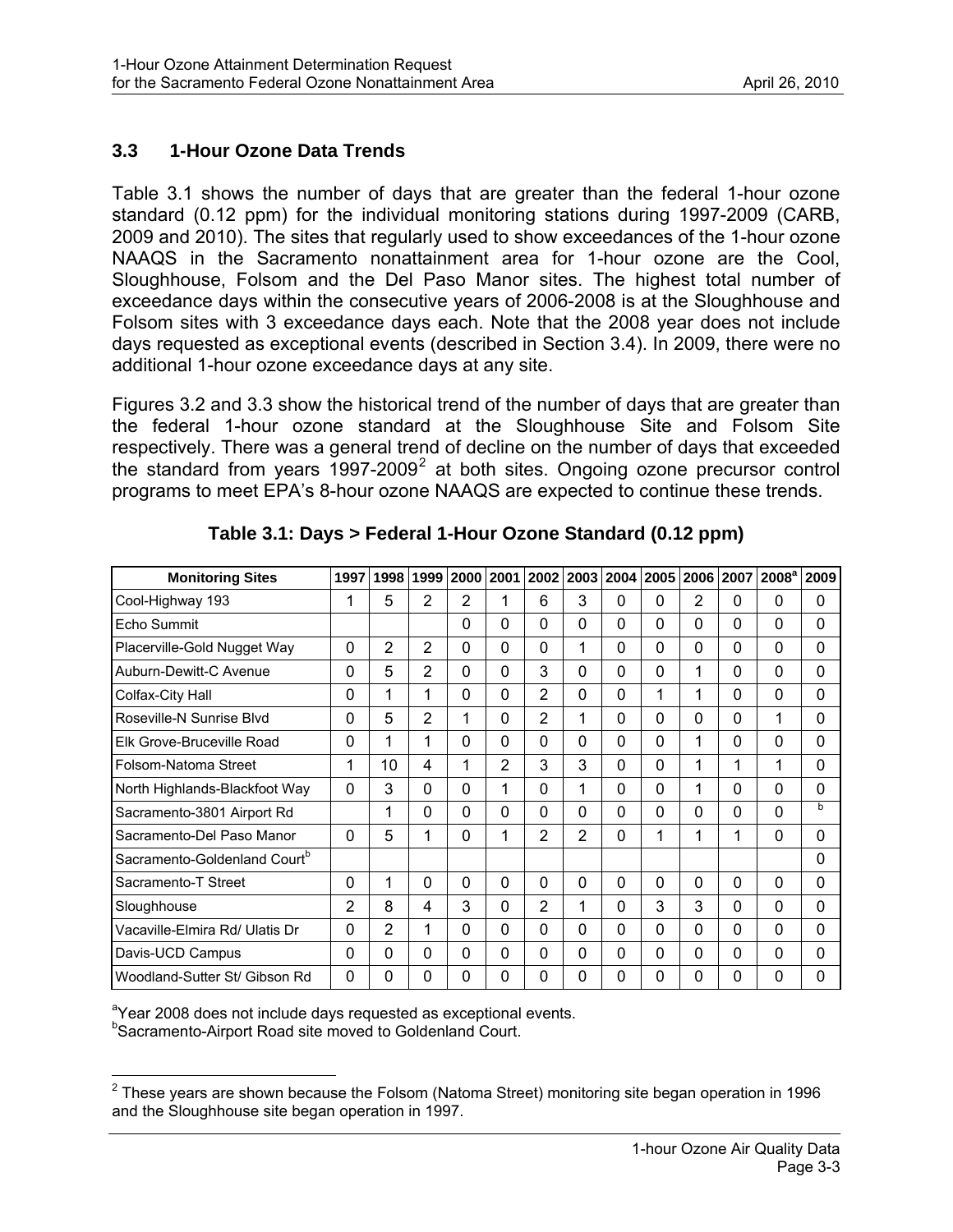

**Figure 3.2: Number of Days > 0.12 ppm 1-Hour Ozone at Sloughhouse Site** 

**Figure 3.3: Number of Days > 0.12 ppm 1-Hour Ozone at Folsom Site** 

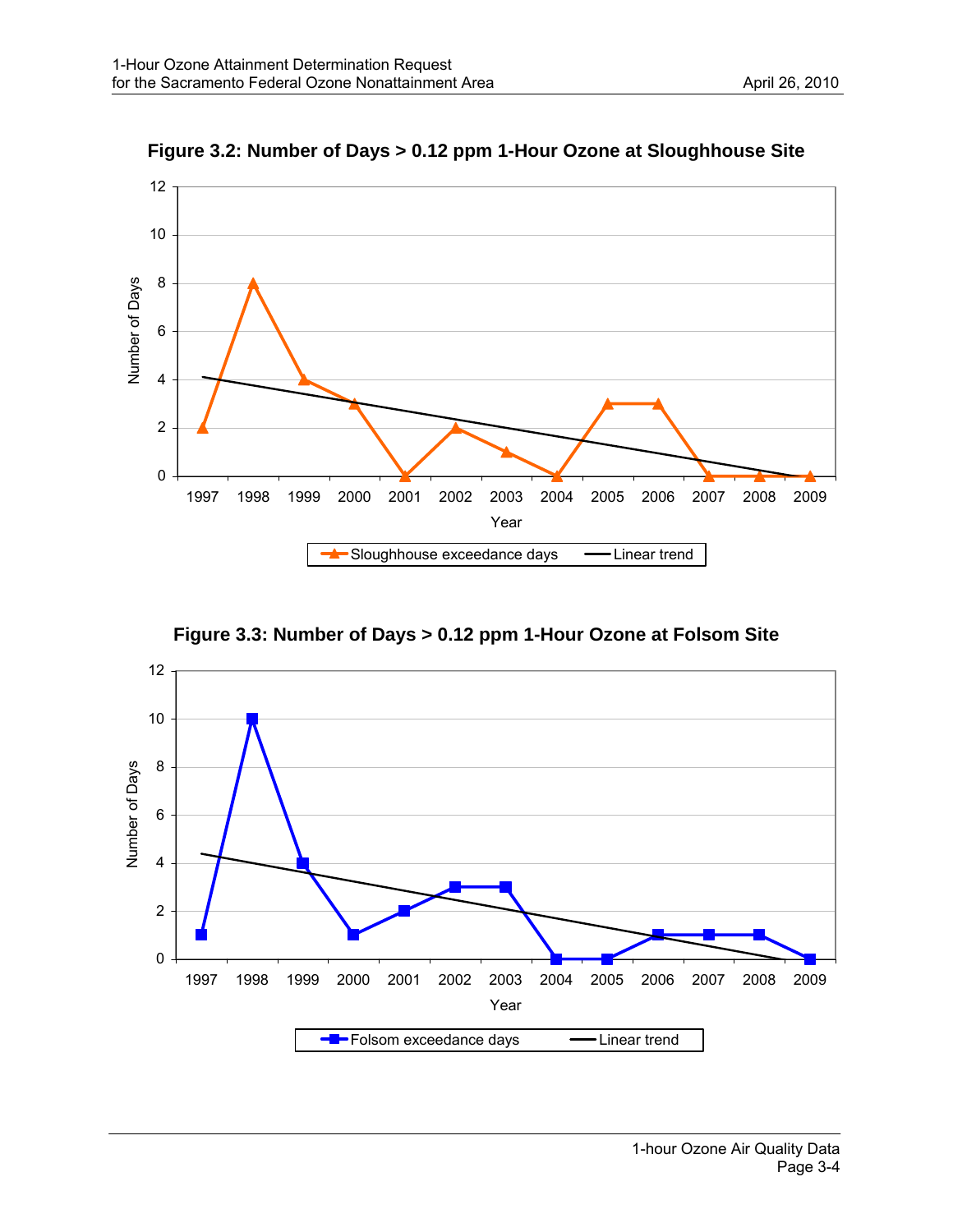# <span id="page-17-0"></span>**3.4 2008 Exceptional Events**

During the summer of 2008, violations of the federal 1-hour ozone standard (0.12 ppm) occurred in the Sacramento region when over 50 catastrophic wildfires burned nearly 1.2 million acres throughout the State. The Exceptional Event Demonstration Request submitted to EPA by the SMAQMD and CARB, dated September 10, 2009, evaluated 1 hour ozone exceedances on June 23, June 27, July 7, July 9, July 10, and July 25, 2008 (SMAQMD, 2009). The analysis established a clear and causal relationship between the ozone exceedances and the emissions from numerous statewide wildfires. The document demonstrated that ozone concentrations on specific days during the period meet the requirements for having been influenced by an exceptional event as stipulated in the EPA Exceptional Events Rule published on March 22, 2007.

Air quality in northern and central California, especially in the Sacramento Valley deteriorated as a result of smoke from the wildfires. From June 21 to July 27, 2008, much of Northern California was covered in a thick blanket of smoke, which reduced visibility and turned the sky yellow. Many of the air monitors recorded high levels of ozone, along with hazardous concentrations of particulate matter. The smoky and hazy conditions prompted the District and local health officials to issue air quality advisories and warnings, as particulate matter reached unhealthy levels. The wildfires and smoke spread throughout the entire Sacramento region and were widely recognized by the residents in the Sacramento region and public media.

# **3.5 Meteorological Trend Analysis**

One of the EPA criteria for an attainment determination is that the air quality improvement is not due to unusually favorable meteorology. Since hot ambient conditions are a key factor in the formation of ozone, a trend analysis of high temperature days was conducted. The high temperature days were used as a meteorological indicator for the potential to exceed the 1-hour ozone standard.

Figure 3.4 shows the annual number of days with maximum temperatures greater than or equal to 95°F during May through October from 1997 to 2009. During this 13-year period, there is an annual average occurrence of 37 high temperature days. The fewest days over or equal to  $95^{\circ}$ F are in 1999 and 2004 with 21 days and 28 days, respectively. For the most recent years of 2006-2009, the annual average number of high temperature days is 37, which is the same for the 13-year period.

Figure 3.5 compares the annual number of high temperature days greater than or equal to 95°F with the annual number of days exceeding the 1-hour ozone standard in the Sacramento nonattainment area for 1997 to 2009. The 13-year trend line for high temperature days is slightly increasing, while the trend line for ozone exceedance days is declining.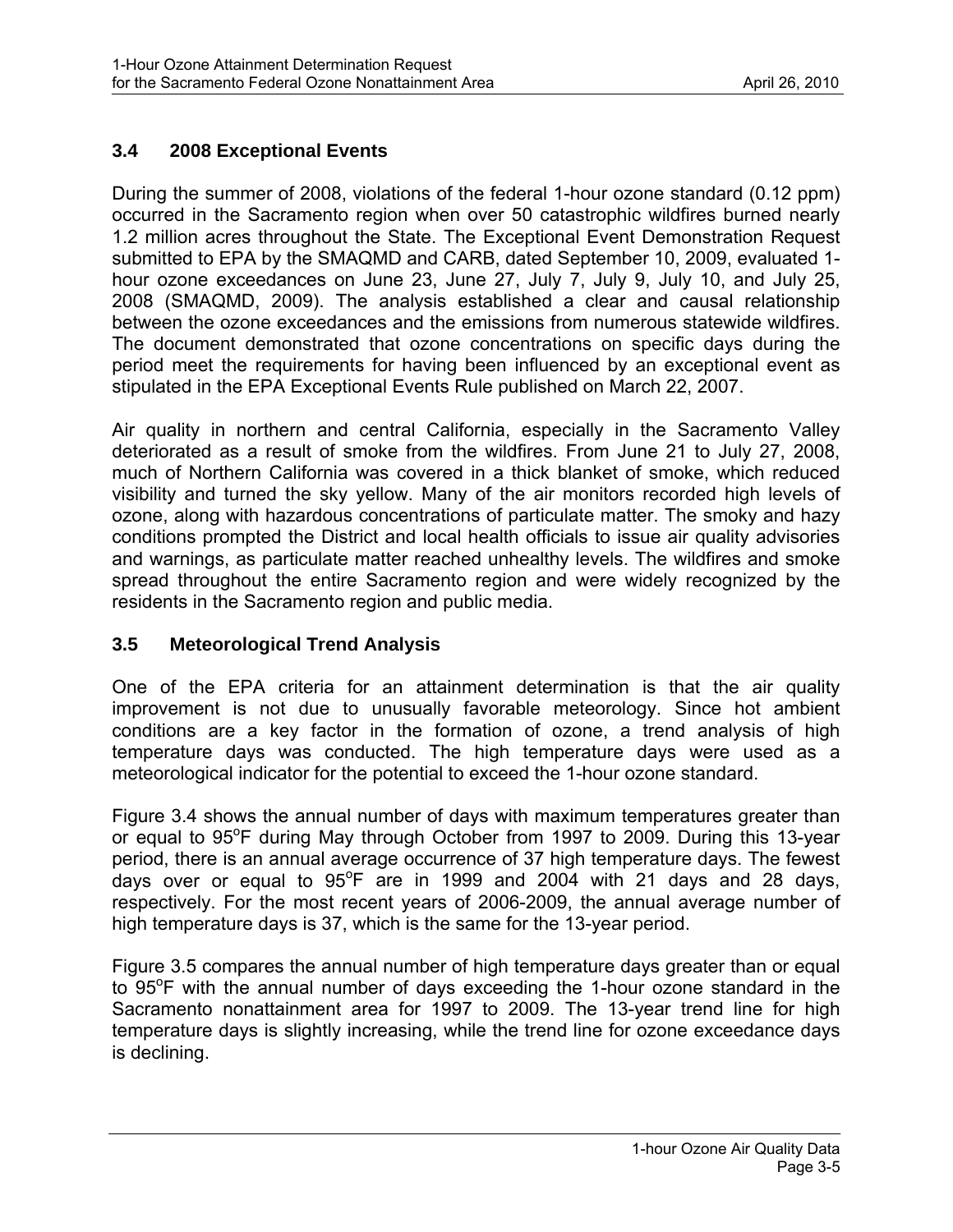Figure 3.6 contains a time-series graph of maximum daily temperatures averaged over all days during the May-October ozone season for each year from 1960 to 2009. The average maximum daily temperatures ranged from a low of 82 $\mathrm{^oF}$  to a high of 90 $\mathrm{^oF}$  with a 50-year average of 86.4°F. The average maximum daily temperatures for the 1-hour ozone attainment years 2006-2009 are very close to the 50-year average, ranging from 85°F to 87°F. Therefore, the overall trend analysis indicates that the air quality improvement is not due to unusually favorable meteorology.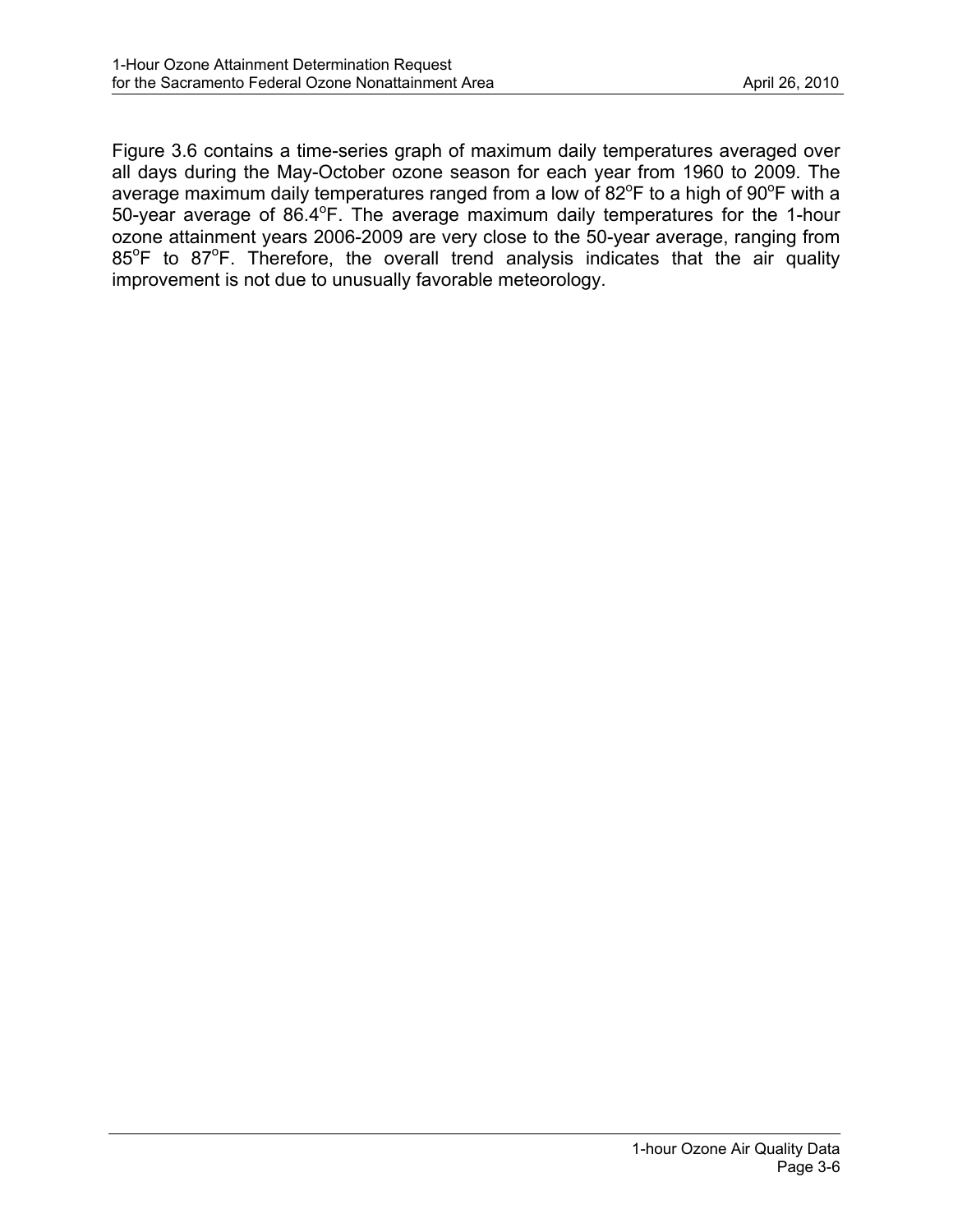

**Figure 3.4 Sacramento Maximum Daily Temperatures May-October, 1997-2009** 

Data source: Sacramento Executive Airport temperature data.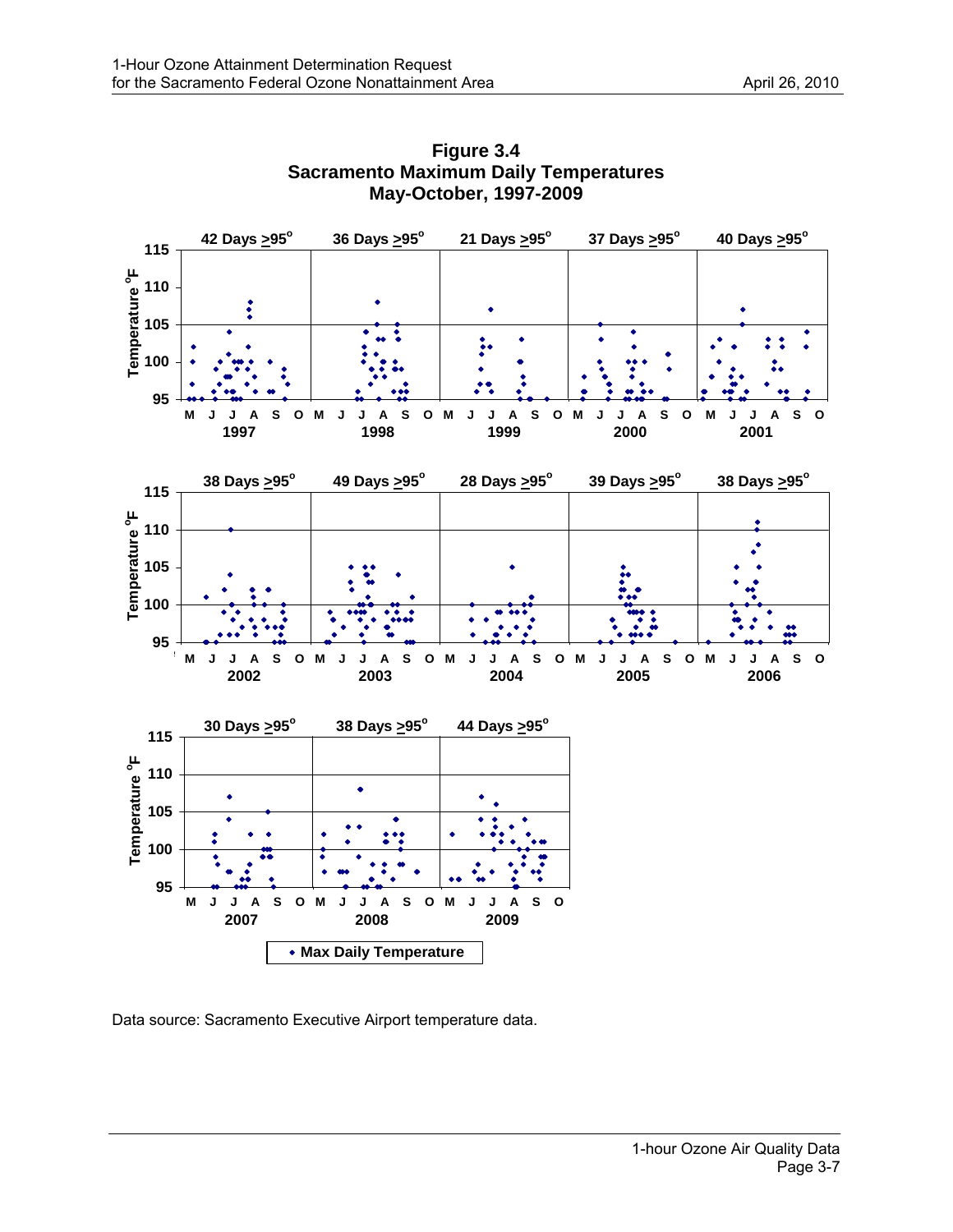

**Figure 3.5 High Temperature Days vs. Ozone Exceedance Days Sacramento Nonattainment Area** 

Data source:

Sacramento Executive Airport temperature data.

Ozone data from CARB ADAM database, except 2008 data does not include 6 days requested as exceptional events due to wildfires.



**Figure 3.6** 

The 50-year average daily maximum temperature equals  $86.4^{\circ}$ F. Data source: Sacramento Executive Airport temperature data.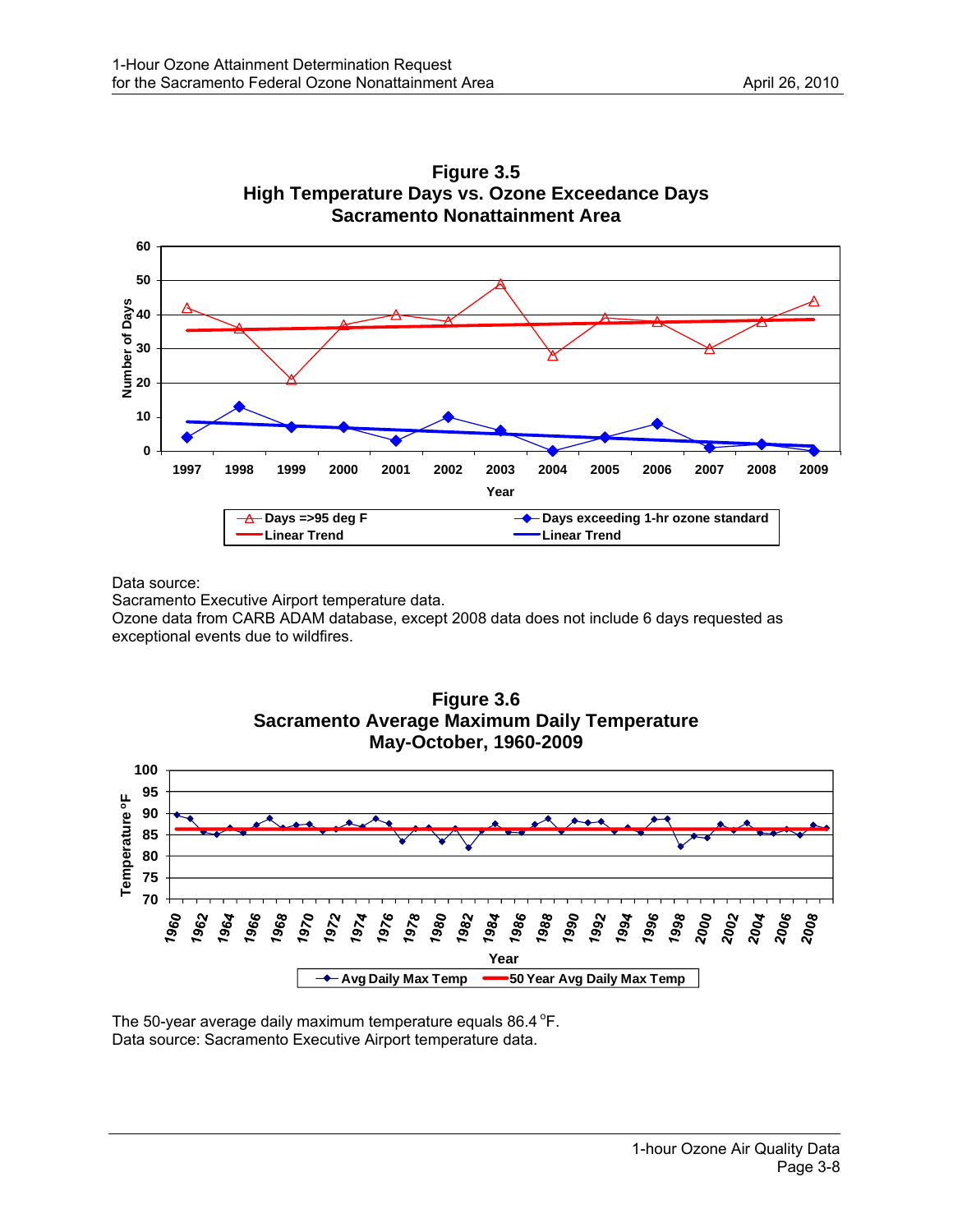#### <span id="page-21-0"></span>**3.6 References**

- CARB. *iADAM Air Quality Data Statistics.* CA: California Air Resources Board, Web 31 December 2009 and March 2010. <http://www.arb.ca.gov/adam/welcome.html>
- SMAQMD, et al. *Exceptional Events Demonstration for High Ozone in the Sacramento Regional Nonattainment Area Due to Wildfires.* Sacramento, CA: Sacramento Metropolitan Air Quality Management District, July 2009.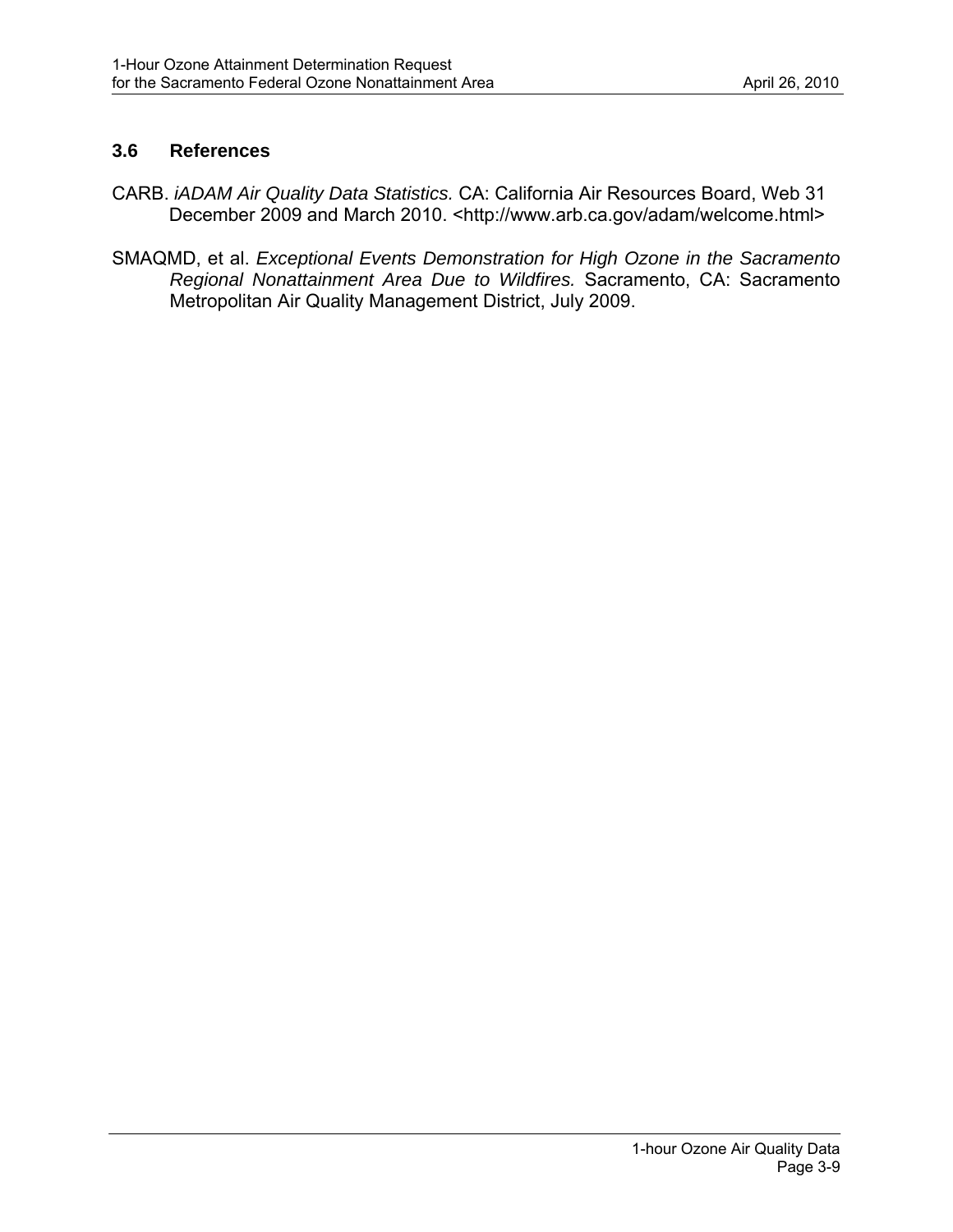# <span id="page-22-0"></span>**4. EMISSIONS INVENTORY**

#### **4.1 Introduction to Emissions Inventory**

Ozone is not directly emitted into the atmosphere, but is a secondary pollutant produced by photochemical reactions in the air involving volatile organic compounds (VOC) and nitrogen oxides (NOx). Thus, comprehensive past, current and future VOC and NOx emissions inventories are prepared pursuant to U.S. Environmental Protection Agency guidance for Sacramento Federal Nonattainment Area to track emissions. These inventories demonstrate that improvement in air quality is due to permanent and enforceable emission reductions achieved from 1990 to the attainment year 2008 and that continued attainment of the federal 1-hour ozone standard out to 2030 is expected. In addition, post-2008 controls from the Sacramento Regional 8-Hour Ozone Attainment and Reasonable Further Progress Plan (SMAQMD, 2009) will provide more reductions. Since 2008 is the third of three years that the air monitors show ozone attainment, the 2008 emission inventory is designated as the attainment inventory.

The emissions inventories used in this trend analysis are based on the SIP planning emissions (SMAQMD, 2009). The source of emissions data is from California Air Resources Board (CARB) California Emission Forecasting System (CEFS) Version 1.06 Rf#980 with options of: average summer day, updated to reflect recently adopted control measures, new emission sources, and February 2008 SACOG transportation data (CARB, 2007). More detailed information and emissions inventory tables are provided in the Sacramento Regional 8-Hour Ozone Attainment and Reasonable Further Progress Plan (SMAQMD, 2009).

The emission inventories include emissions from Sacramento Federal Nonattainment Area (SFNA), which includes Sacramento and Yolo counties, Placer and El Dorado counties (except Lake Tahoe Basin portions), Solano County (eastern portion), and Sutter County (southern portion.)

#### **4.2 Emissions Inventory Trends**

The following graphs (Figures 4.1 and 4.2) show the VOC and NOx trends from 1990 to 2030 for stationary sources, area-wide sources, on-road motor vehicles, and other mobile sources for the Sacramento nonattainment region. The emission trends show significant declines in emissions, despite increasing population, vehicle activity, and economic development. Based on SACOG forecast and the U.S. Census, the population in the Sacramento Ozone Nonattainment Area grows at an average annual rate 2.3% from 1990 to 2030. By 2010, the trend shows 50% reduction in VOC emissions from the 1990 level. After 2010, the trend bottoms out at 56% reduction in 2020 and starts growing slightly, at less than 1% annually, as activity growth in the area overcomes emission reduction.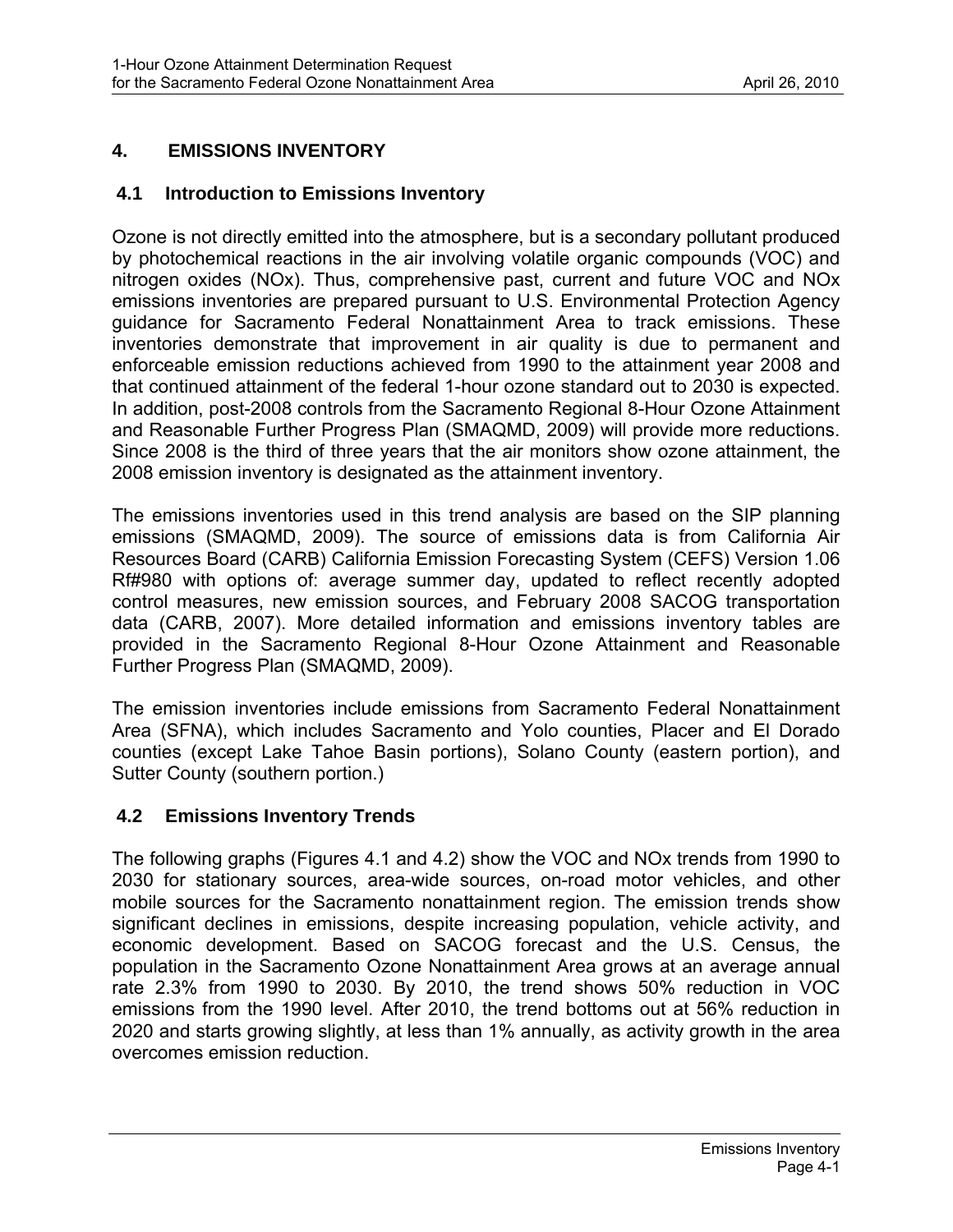

Whereas for the NOx emissions, the trend shows 37% reduction from the 1990 level by 2010 and sharply declines to 61% reduction by 2020 and 67% by 2030. Mobile fleet turnover and existing control strategies continue to reduce future VOC and NOx emissions from stationary and area sources, on-road motor vehicles, and some other mobile source categories (such as off-road equipment).

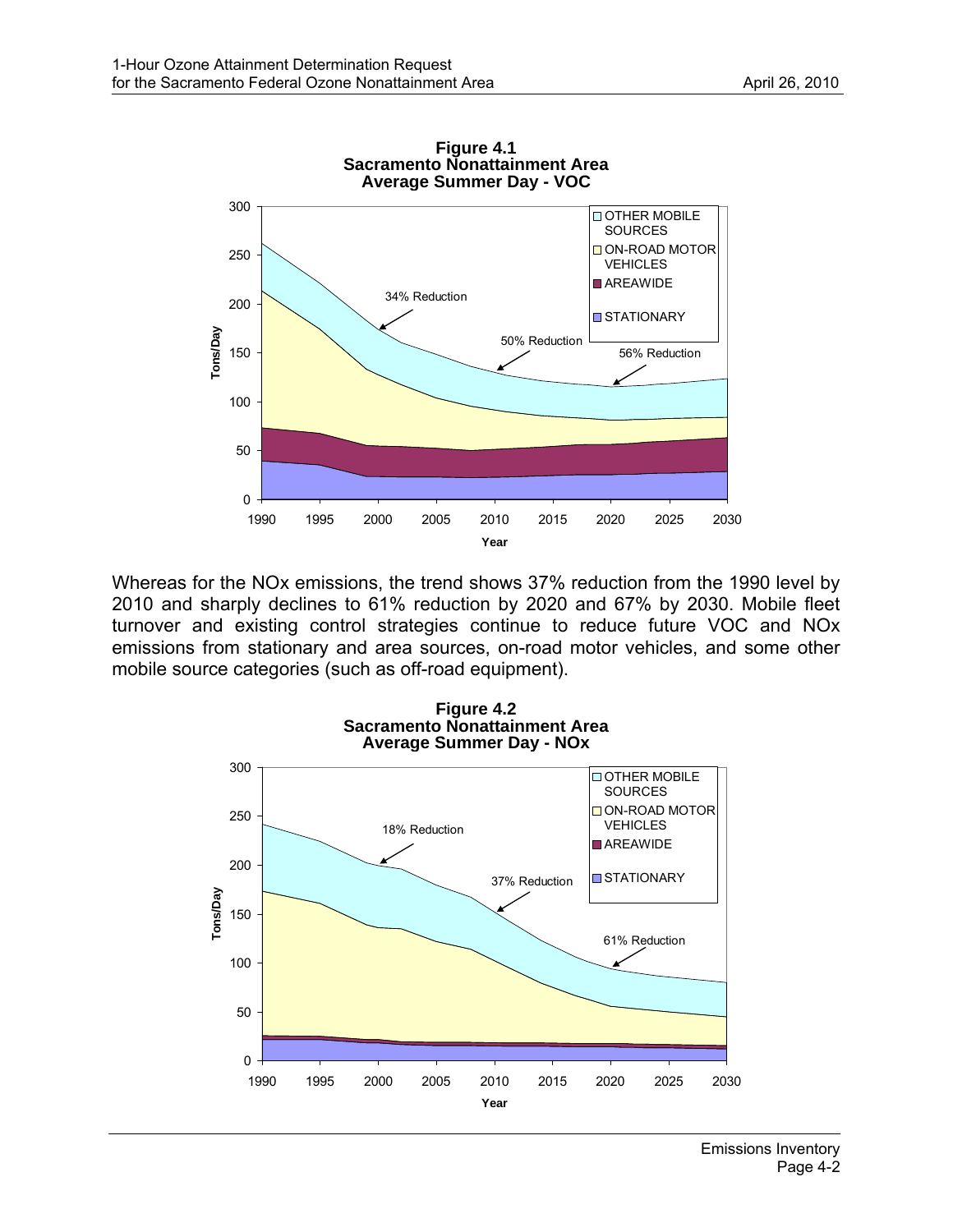<span id="page-24-0"></span>Table 4.1 contains a tabulation of summer seasonal average emissions inventory in units of tons per day. The largest emission reductions have been from the largest emissions inventory category, on-road motor vehicles. Statewide mobile source regulations, such as low emission vehicle programs, smog check, and reformulated gasoline, have achieved almost 150 tons per day of ozone precursor reductions from 1990 to 2008 in the Sacramento nonattainment area. Control measures adopted by the districts locally and the state have also achieved significant emission reductions, especially from regulations affecting gasoline stations, house paints and other paint and solvent uses, auto refinishing, and stationary combustion equipment. Reductions from mobile and stationary sources will continue in the future as mobile fleets turn over to cleaner vehicles and equipment, and additional state and local controls from the 8-Hour Ozone Plan are fully implemented.

| Table 4.1                                    |                                                              |     |     |     |     |     |    |                 |  |  |
|----------------------------------------------|--------------------------------------------------------------|-----|-----|-----|-----|-----|----|-----------------|--|--|
| Emissions (tons per day)                     |                                                              |     |     |     |     |     |    |                 |  |  |
| <b>Sacramento Federal Nonattainment Area</b> |                                                              |     |     |     |     |     |    |                 |  |  |
|                                              | <b>VOC</b><br><b>NOx</b>                                     |     |     |     |     |     |    |                 |  |  |
|                                              | 1990<br>2008<br>2020<br>2030<br>1990<br>2008<br>2020<br>2030 |     |     |     |     |     |    |                 |  |  |
| <b>TOTAL EMISSIONS</b>                       | 262                                                          | 136 | 115 | 124 | 242 | 167 | 94 | 80              |  |  |
|                                              |                                                              |     |     |     |     |     |    |                 |  |  |
| <b>STATIONARY</b>                            | 39                                                           | 22  | 25  | 28  | 22  | 15  | 14 | 12 <sup>2</sup> |  |  |
| AREA-WIDE                                    | 34                                                           | 28  | 31  | 35  | 4   | 3   | 4  | 4               |  |  |
| <b>ON-ROAD MOTOR</b><br><b>VEHICLES</b>      | 140                                                          | 45  | 25  | 21  | 148 | 95  | 38 | 29              |  |  |
| <b>OTHER MOBILE</b><br><b>SOURCES</b>        | 49                                                           | 41  | 34  | 40  | 69  | 53  | 38 | 35              |  |  |

Source: CARB CEFS Version 1.06 Sacramento NAA (Rf#980), with options of: average summer day, updated to reflect recently adopted control measures, new emission, and February 2008 SACOG transportation data. (CARB, 2007)

# **4.3 Gasoline and Diesel Fuel Sales Trends**

Since mobile sources are the predominant inventory category of VOC and NOx emissions in the Sacramento region, gasoline and diesel fuel sales are evaluated as an economic trend indicator for emissions. Figure 4.3 shows California annual fuel sales for gasoline and diesel for 2000-2009 in comparison to SFNA mobile source VOC and NOx emissions.

Gasoline sales range from 14.5 billion gallons in 2000 to a peak of 15.9 billion gallons in 2004 and 2005. During the ozone attainment years 2006-2009, gasoline sales decline gradually to 14.8 billion gallons. Diesel fuel sales range from 2.6 billion gallons in 2001 to a high of 3.1 billion gallons in 2007, and decline to 2.6 billion gallons in 2009.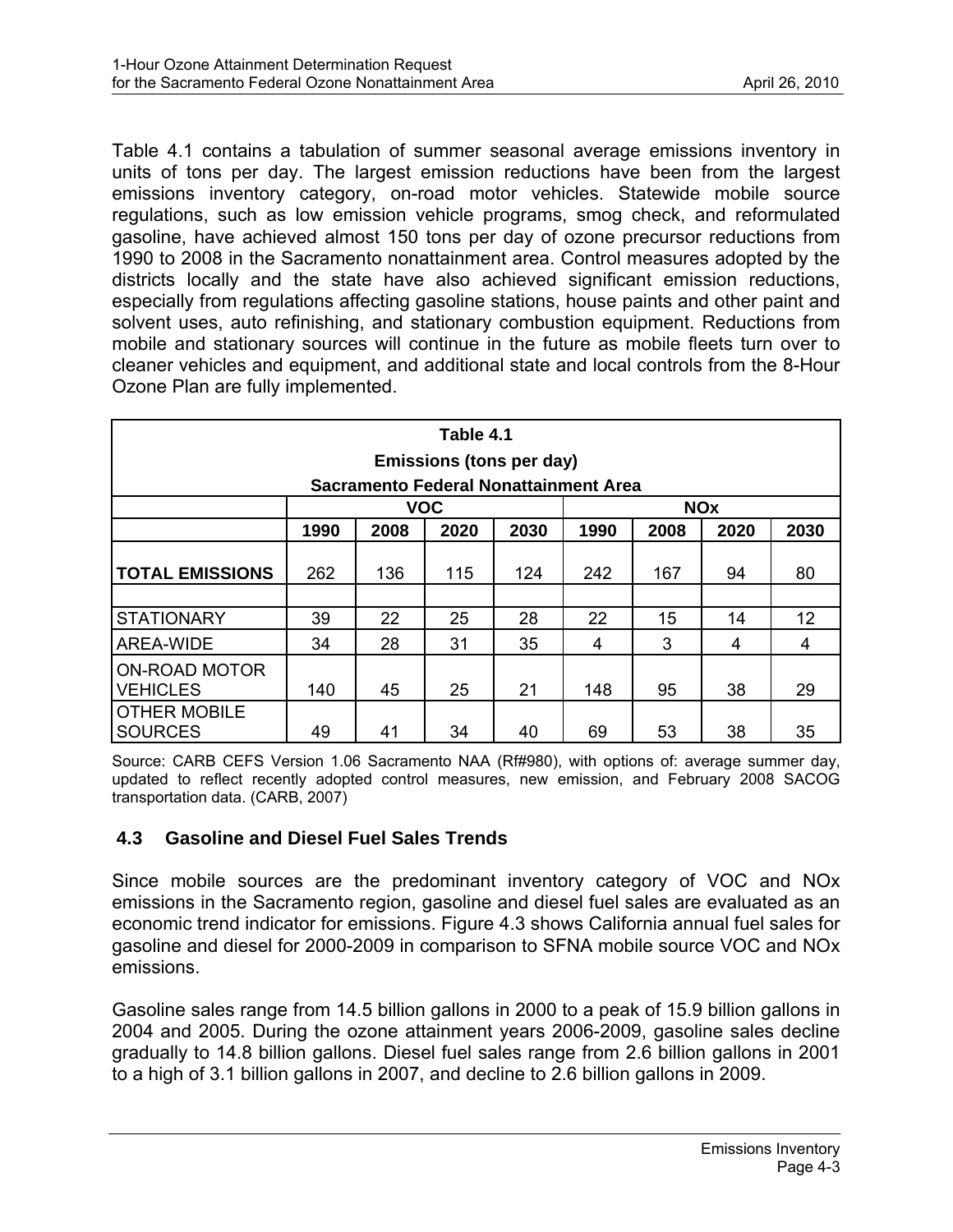<span id="page-25-0"></span>The overall trend indicates that statewide fuel sales peaked during the middle of the last 10 years and then declined the last few years back to the levels of the early 2000's. Even though California has experienced temporary adverse economic conditions the last few years, mobile source activity is still equivalent or more than earlier nonattainment years. In addition, this analysis does not account for the increase in miles per gallon fuel economy of newer vehicles, which would underestimate more recent mobile source activity.

SFNA mobile source VOC and NOx emissions were 298 tons per day in 2000 and steadily decline to 223 tons per day in 2009 for an overall 25% reduction. Therefore, the emissions and fuel sales trends provide further evidence that the improvement in air quality leading to attainment in 2006-2009 can be credited to lower-emitting vehicles as a result of previously adopted emission reduction control measures.



**Figure 4.3 California Gasoline and Diesel Fuel Annual Sales 2000-2009 vs. SFNA Mobile Source VOC and NOx Emissions** 

Data source: California State Board of Equalization – Fuel Taxes Division Statistics and Reports. 2000 diesel fuel sales not available.

#### **4.4 References**

- CARB. *CEPAM: 8-Hour Ozone SIP Baseline Emission Projections Version 1.06 MAIN Planning Inventory Tool.* CA: California Air Resources Board, 28 February 2007. Web. 16 December 2009. <http://www.arb.ca.gov/app/emsinv/o3sip/fcemssumcat\_o3v106.php>.
- SMAQMD, et al. *Sacramento Regional 8-Hour Ozone Attainment and Reasonable Further Progress Plan (with errata sheets incorporated).* Sacramento, CA: Sacramento Metropolitan Air Quality Management District, [2009.]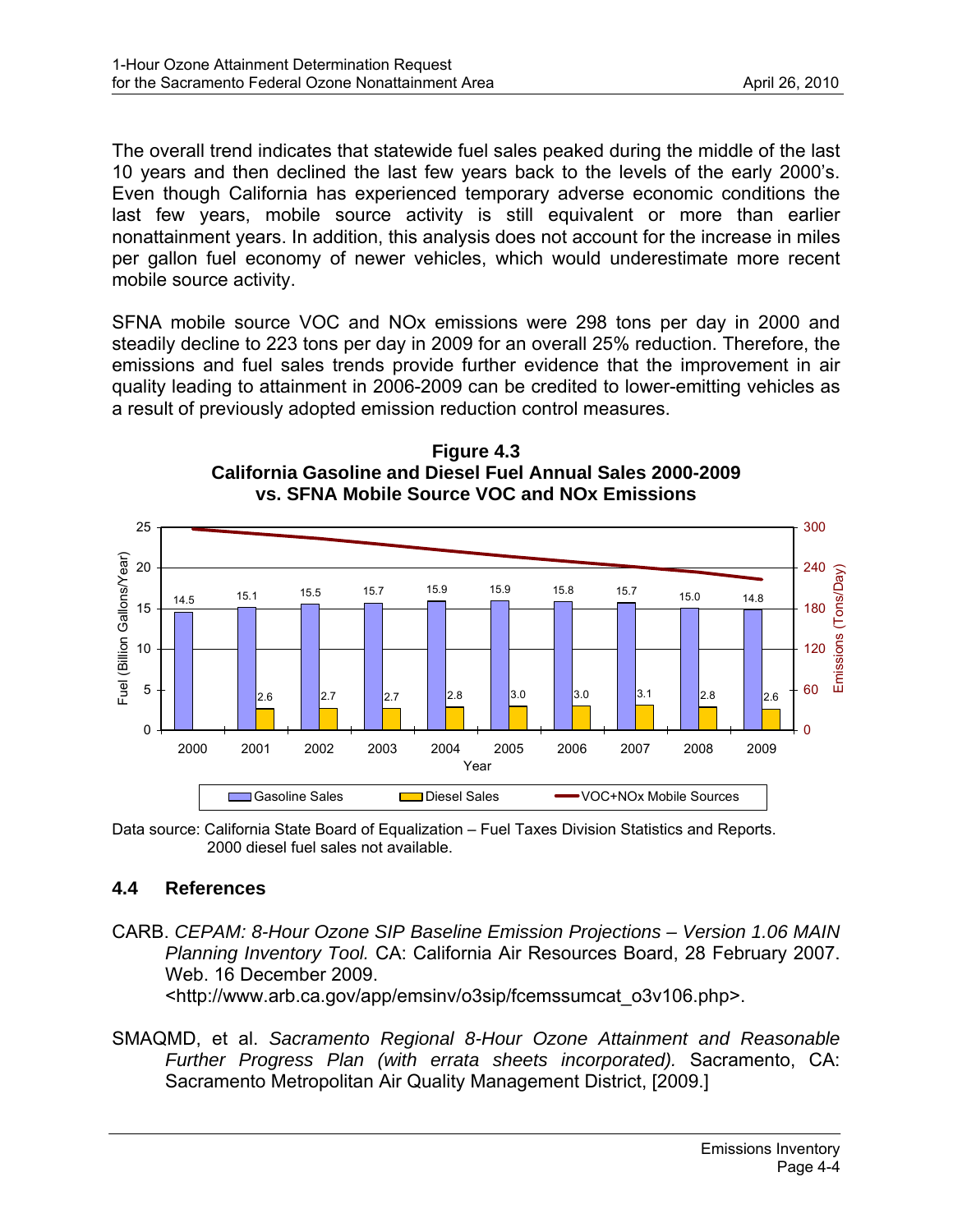# <span id="page-26-0"></span>**5. ATTAINMENT DETERMINATION**

#### **5.1 Introduction to Attainment**

This chapter describes how attainment of the 1-hour ozone NAAQS is determined for the Sacramento nonattainment area. The annual number of days exceeding the 1-hour ozone standard for each monitoring station reported in Chapter 3 is evaluated for 2006 to 2009. Three years of data are needed for calculating the expected average annual number of exceedance days, and these data statistics are provided for each monitoring site.

## **5.2 Attainment Determination Requirements**

The 1-hour ozone NAAQS is attained when the expected number of days per calendar year with maximum hourly average concentrations above 0.12 parts per million (≥125 ppb) is equal to or less than 1, as determined by 40 CFR 50, Appendix H (40 CFR 50.9). Therefore, the number of exceedance days at each of the monitoring sites in the area are recorded for each calendar year and then averaged over the past 3 calendar years to determine if this average is less than or equal to 1. In addition, incomplete sampling or missing daily maximum ozone data for days with potentially high ozone values would need to be taken into account in the calculation of expected exceedances.

As discussed in Chapter 3, the SMAQMD has requested that EPA disallow several ozone exceedance days in 2008 pursuant to the exceptional events policy for wildfires. The attainment determination for the 1-hour ozone NAAQS for the Sacramento nonattainment area is contingent upon EPA approval of these exceptional event days.

# **5.3 Summary of Average Annual Exceedance Days**

Table 5.1 contains the 2006-2009 ambient air monitoring data summary for 1-hour ozone exceedance days for each of the Sacramento nonattainment area monitors. The data show that the Sacramento nonattainment area has attained the 1-hour ozone NAAQS for the 2006-2008 monitoring period in accordance with Appendix H of 40 CFR 50. For 2006-2008 ozone data, the highest average annual exceedance days equal 1.0 at the Folsom and Sloughhouse monitoring sites. Attainment is continued for 2007-2009 ozone data, as the highest average annual exceedance days equal 0.67 at the Folsom monitoring site.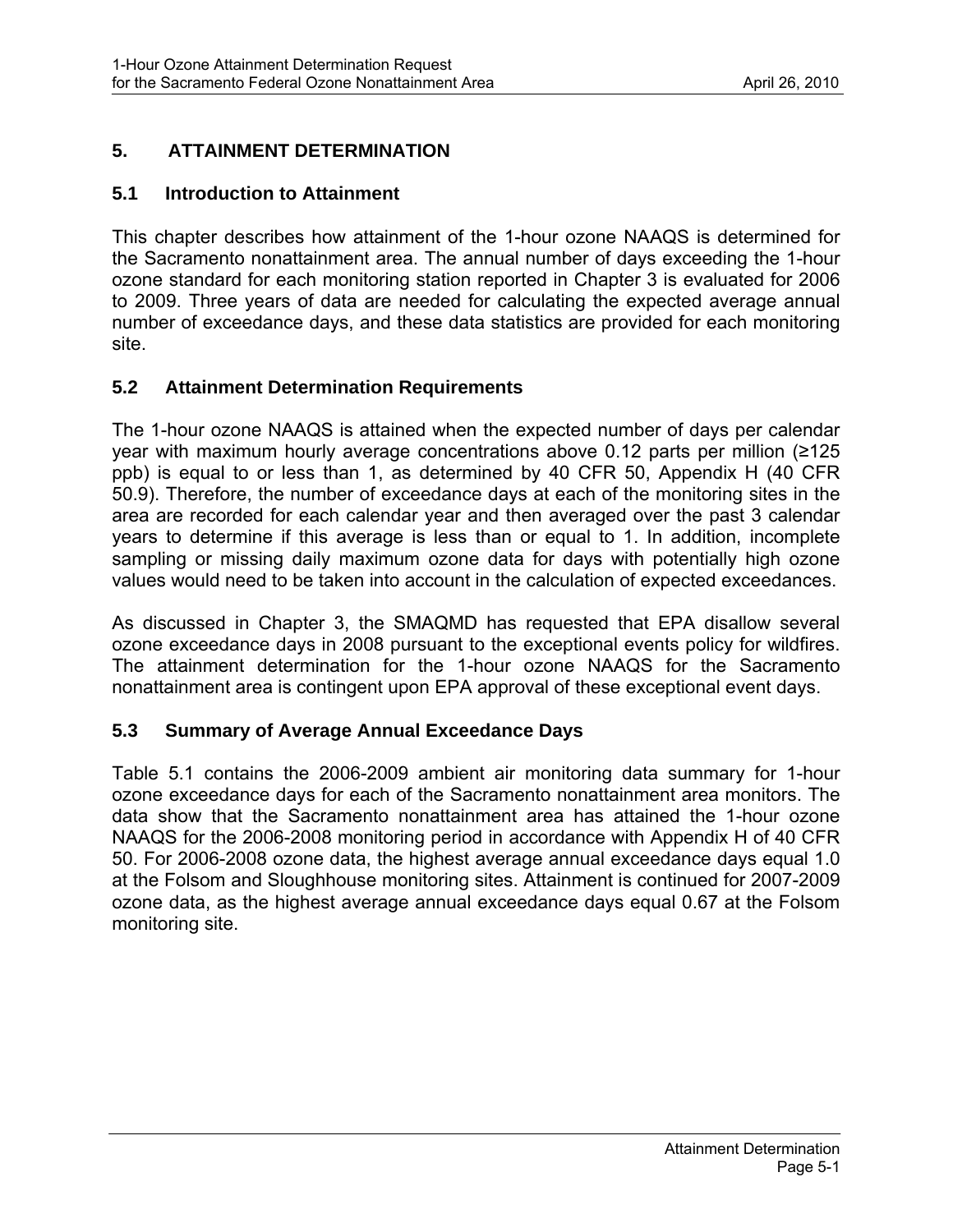<span id="page-27-0"></span>

| <b>Monitoring Site</b>    |                | <b>Number of Exceedance Days</b> |             | 3-Year<br><b>Exceedance</b><br>Average | 3-Year<br><b>Exceedance</b><br>Average |             |
|---------------------------|----------------|----------------------------------|-------------|----------------------------------------|----------------------------------------|-------------|
|                           | 2006           | 2007                             | 2008*       | 2009                                   | 2006-2008                              | 2007-2009   |
| Folsom                    |                |                                  |             | 0                                      | 1.00                                   | 0.67        |
| Sloughhouse               | 3              | 0                                | 0           | $\mathbf 0$                            | 1.00                                   | 0           |
| Cool                      | $\overline{2}$ | 0                                | 0           | 0                                      | 0.67                                   | $\mathbf 0$ |
| Sacramento-Del Paso Manor |                | 1                                | 0           | $\mathbf 0$                            | 0.67                                   | 0.33        |
| Auburn                    |                | 0                                | 0           | 0                                      | 0.33                                   | 0           |
| Colfax                    |                | 0                                | 0           | 0                                      | 0.33                                   | $\mathbf 0$ |
| <b>Elk Grove</b>          |                | 0                                | $\mathbf 0$ | $\mathbf 0$                            | 0.33                                   | $\mathbf 0$ |
| North Highlands           |                | 0                                | 0           | $\mathbf 0$                            | 0.33                                   | 0           |
| Roseville                 | 0              | 0                                |             | $\mathbf 0$                            | 0.33                                   | 0.33        |
| Davis                     | 0              | 0                                | 0           | 0                                      | 0                                      | 0           |
| Echo Summit               | 0              | 0                                | $\mathbf 0$ | $\mathbf 0$                            | 0                                      | $\mathbf 0$ |
| Placerville               | 0              | 0                                | 0           | $\mathbf 0$                            | 0                                      | 0           |
| Sacramento-Airport Rd.    | 0              | 0                                | 0           |                                        | 0                                      |             |
| Sacramento-T Street       | 0              | 0                                | 0           | $\mathbf 0$                            | 0                                      | $\mathbf 0$ |
| Vacaville                 | 0              | 0                                | $\mathbf 0$ | $\mathbf 0$                            | $\mathbf 0$                            | $\mathbf 0$ |
| Woodland                  | 0              | 0                                | 0           | 0                                      | 0                                      | 0           |

#### **Table 5.1 1-Hour Ozone Data 2006-2009 Sacramento Nonattainment Area**

\*Year 2008 does not include days requested as exceptional events.

# **5.4 Attainment Determination Request**

The documentation of air quality and meteorological trends in Chapter 3 and emissions reduction trends due to adopted control measures in Chapter 4 support the 1-hour ozone attainment is not from unusually favorable meteorology or temporary reductions in emission rates. Therefore, it is requested that EPA make an attainment determination for the 1-hour ozone standard based on the air quality improvement due to permanent and enforceable emission reductions in accordance with EPA guidance.

# **5.5 Planning and Control Implications from Attainment**

There are certain air quality planning and control implications from attaining the 1-hour ozone NAAQS. As mentioned in Chapter 2, specific anti-backsliding regulations retained control provisions which would take effect upon failure to attain the 1-hour ozone standard by the mandated deadline even after the 1-hour ozone standard was revoked. These control obligations include the CAA Section 185 major stationary source penalty fees. With an attainment determination for the 1-hour ozone standard, the requirements for the implementation of penalty fees would no longer apply.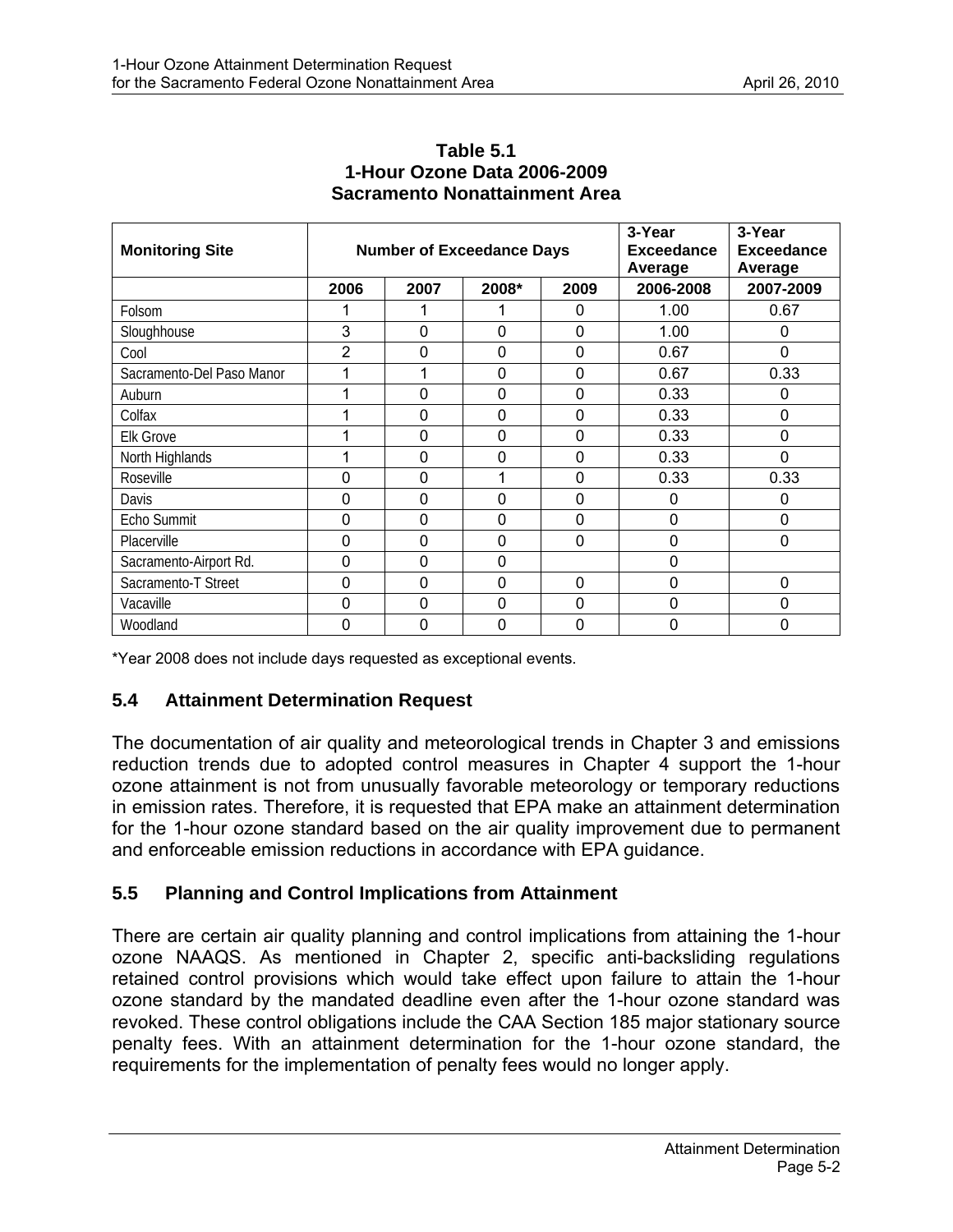There are ongoing ozone precursor control programs in the Sacramento region. The five air districts in the Sacramento ozone nonattainment area adopted the 8-Hour Ozone Attainment and Reasonable Further Progress Plan in early 2009. This plan includes new commitments to adopt and implement additional control measures to meet the more stringent 8-hour ozone NAAQS. Emission reductions from mobile and stationary sources will continue in the future as mobile fleets turn over to cleaner vehicles and equipment, and additional state and local controls from the 8-Hour Ozone Plan are fully implemented.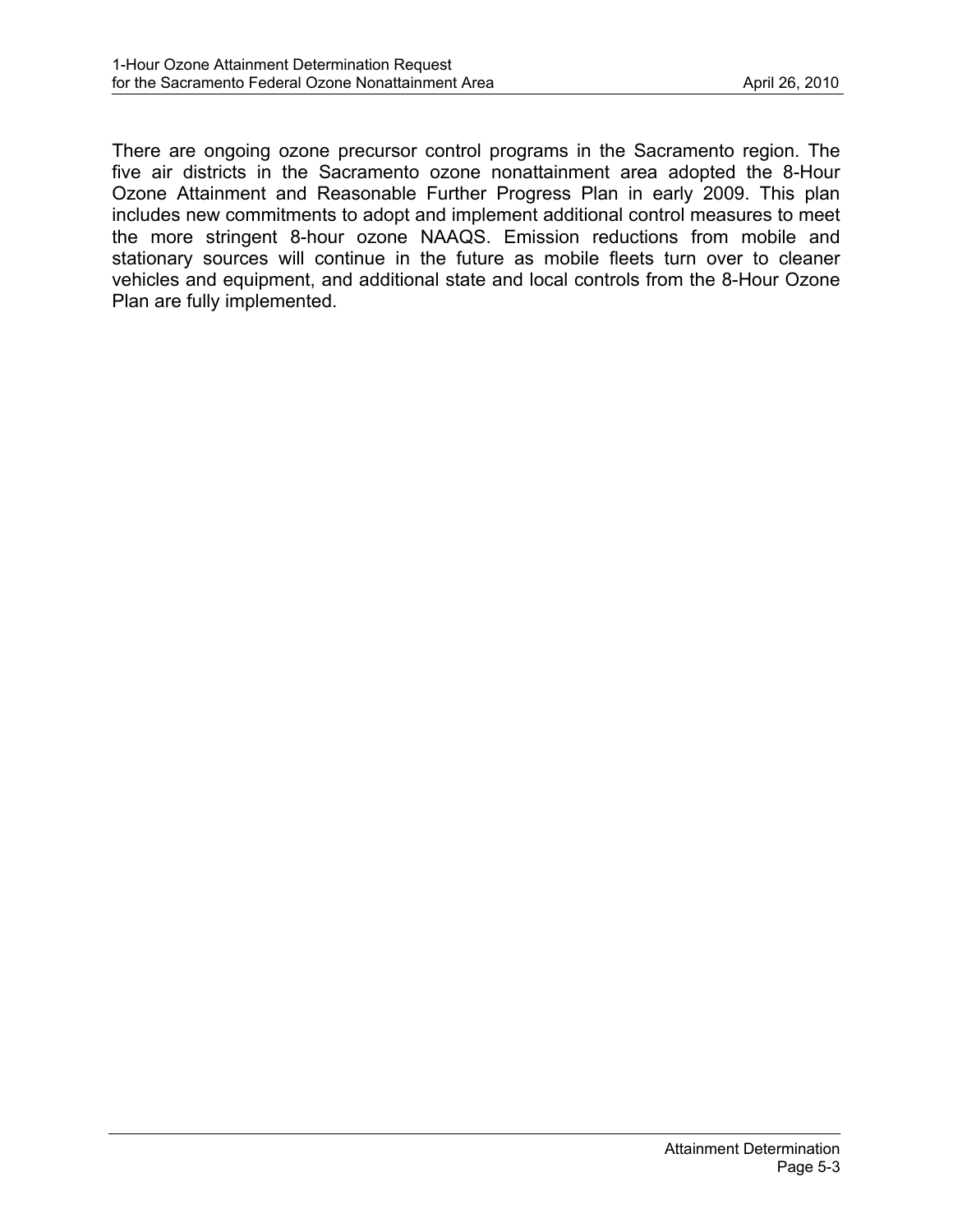# <span id="page-29-0"></span>**6. SUMMARY AND CONCLUSIONS**

## **6.1 1-Hour Ozone Nonattainment Designation**

On November 6, 1991, the Sacramento region was designated a "serious" nonattainment area for the 1-hour ozone NAAQS under the provisions of the 1990 Clean Air Act Amendments. In response to the 1994 SIP submittal relying on a 2005 attainment date, EPA granted the voluntary request to reclassify Sacramento's nonattainment to a "severe" area with an extended attainment deadline of November 15, 2005.

# **6.2 1-Hour Ozone Air Quality Trends**

There is a general declining trend for the number of days that exceeded the NAAQS for 1-hour ozone (0.12 ppm). A meteorological trend analysis of high temperature days and average maximum daily temperatures indicates the improvement in air quality was not due to unusually favorable meteorology. During the summer of 2008, multiple exceedances of the federal 1-hour ozone standard occurred in the Sacramento region due to emissions from catastrophic wildfires, and a request has been submitted to EPA to exclude these exceedances as due to exceptional events. The highest total number of exceedance days within the consecutive years of 2006-2008 was at the Sloughhouse and Folsom sites with 3 exceedance days each. In 2009, there were no additional 1 hour ozone exceedance days at any site.

# **6.3 Emissions Inventory Trend**

Ozone is produced by photochemical reactions in the air involving volatile organic compounds (VOC) and nitrogen oxides (NOx). VOC and NOx emissions inventories from 1990 to 2030 were estimated for stationary sources, area-wide sources, on-road motor vehicles, and other mobile sources for the Sacramento nonattainment region. Overall emissions trends show significant declines, despite increasing population, vehicle activity, and economic development. These inventories and an economic trend analysis of gasoline and diesel fuel sales demonstrate that improvement in air quality from 1990 to the attainment year 2008 is due to adopted control measures and not temporary reductions in emission rates.

# **6.4 Attainment Determination**

Ambient air monitoring data show that the Sacramento nonattainment area has attained the 1-hour ozone NAAQS for the 2006-2008 monitoring period in accordance with Clean Air Act requirements. The highest average annual exceedance days equal 1.0 at the Folsom and Sloughhouse peak monitoring sites. This attainment determination for the 1-hour ozone NAAQS is contingent upon EPA approval of the 2008 exceptional event days due to wildfires. Attainment is continued for 2007-2009 ozone data, as the highest average annual exceedance days equal 0.67 at the Folsom monitoring site.